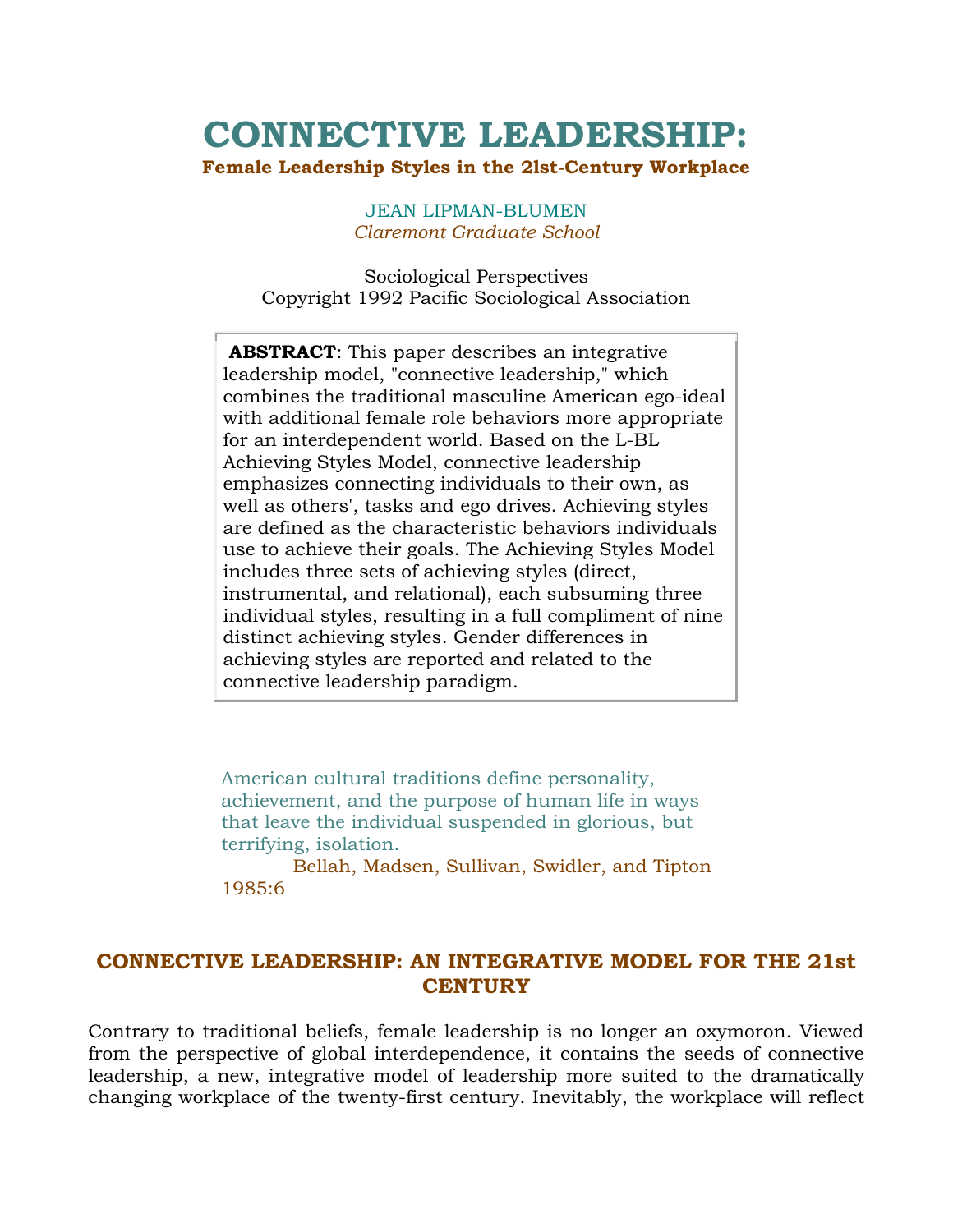the increasingly interdependent, external environment, shaped by new realities and demands emanating from global political and economic trends (Starr 1988; Drucker 1989). Internally, the backgrounds, talents, and interests of a highly diverse work force will foster additional, yet consonant transformations in the workplace (Pfeffer 1983; Gutek, Larwood, and Stromberg 1956). To address the complex demands of the twenty-first-century workplace, organizational and political leadership will need to reflect certain behaviors to which females traditionally have been socialized, but which many women are being urged to abandon to ensure their occupational success.

"Connective leadership" derives its label from its character of connecting individuals not only to their own tasks and ego drives, but also to those of the group and community that depend upon the accomplishment of mutual goals. It is leadership that connects individuals to others and others' goals, using a broad spectrum of behavioral strategies. It is leadership that "proceed(s) from a premise of connection" (Gilligan 1982:38) and a recognition of networks of relationships that bind society in a web of mutual responsibilities. It shares responsibility, takes unthreatened pride in the accomplishments of colleagues and proteges, and experiences success without the compulsion to outdo others.

Connective leadership reaches out beyond its own traditional constituencies to presumed adversaries, using mutual goals, rather than mutual enemies, to create group cohesion and community membership (Gardner 1990). It is leadership able to resolve the tension between agency and communion (Bakan 1966), comfortable in integrating others' diverse needs, able to take pride in others' success that may even surpass one's own. This new, integrative form of leadership not only encompasses both transactional and transformational behaviors (burns 1978; Tichy and Devanna 1986; Doig and Hargrove 1987; Bass 1990; Gardner 1990), but also stretches its practitioners beyond individualism and charisma (Gerth and Mills 1946; Kouzes and Posner 1987; Conger 1989), even beyond competition and collaboration (Gray 1989; Badaracco 1991).

## **THE PSYCHOLOGICAL ROOTS: GENDER DIFFERENCES**

The components of connective leadership are familiar to women, but more worrisome to men. Gilligan (1982), Miller (1976), and Chodorow (1974) concur that the psychosocial trajectories of women and men are differentially characterized by their respective needs for connection and separation. For males, separation from the maternal figure is the path to individuation and maturity. Competitively moving out beyond others, in ways delineated by rule-bound, hierarchical structures, becomes the mark of mature male success. According to post-Freudian interpretations, only under highly structured conditions can adult males feel comfortable acknowledging their connections to others. According to Gilligan (1982:44), "Rule-bound competitive achievement situations, which for women threaten the web of connection, for men provide a mode of connection that establishes clear boundaries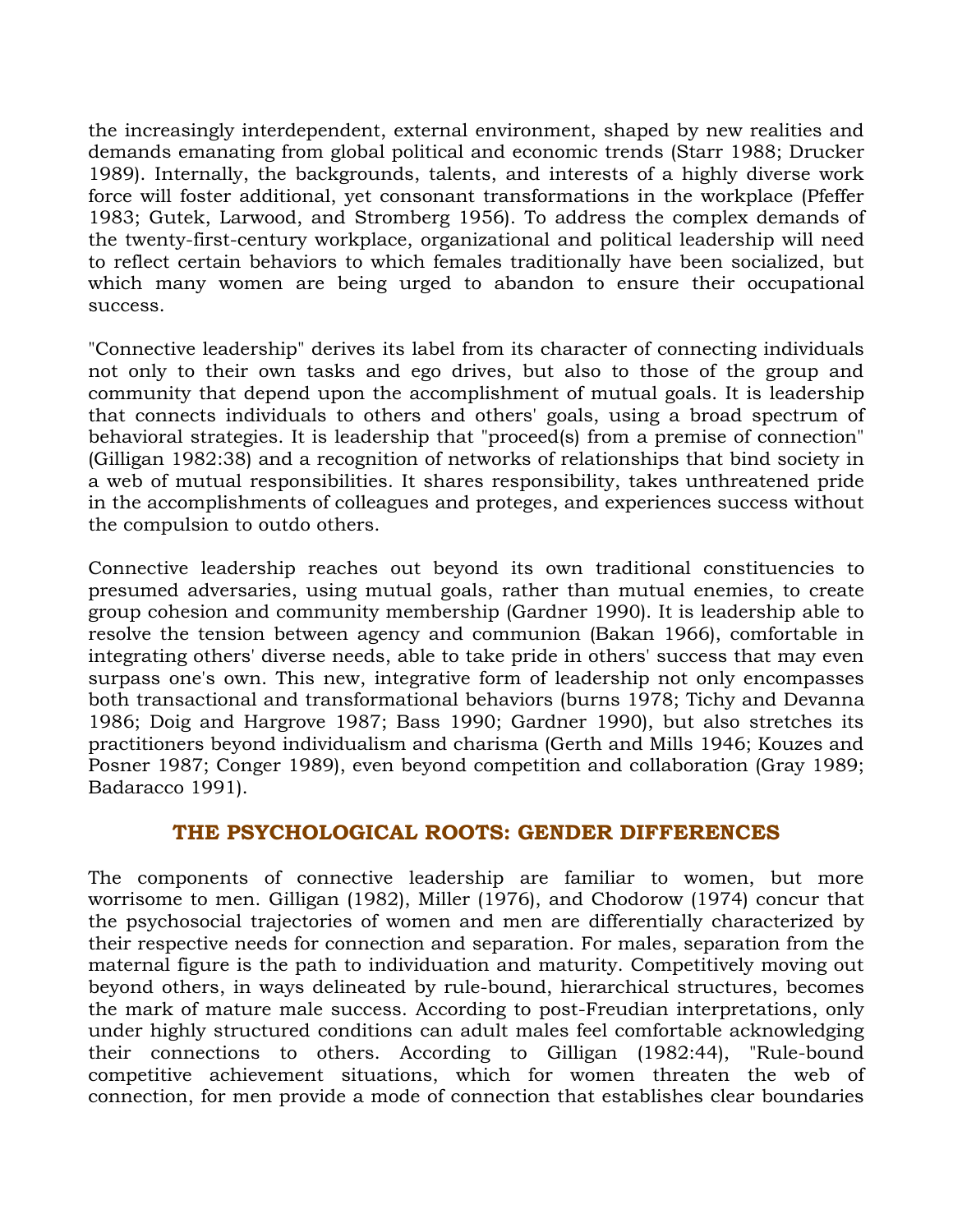and limits aggression, and thus appears comparatively safe."

For many females, connecting to, caring for, and taking responsibility for mediating the conflicting needs of others indicate adult success and provide a sense of safety. Females commonly interpret the various stages in hierarchies as problematical way stations of separation, positions dangerously poised at the far reaches of the social web (Chodorow 1974; Miller 1976; Gilligan 1982). Females' definition of self involves altruistically helping and caring for others (Fowlkes 1983), a self-definition historically reflected in traditional female occupations.

The traditional American concept of leadership is a pastiche based upon a masculine ego-ideal glorifying the competitive, combative, controlling, creative, aggressive, self-reliant individualist. It describes a leadership form better suited to a frontier society than to the interdependent global and organizational environments that will characterize the twenty-first century. This standard leadership image is dominated by behaviors focussed on task mastery, competition, and power, and encapsulated in a limited set of achieving styles, labeled "direct achieving styles."

# **THE AMERICAN EGO-IDEAL AND ACHIEVING STYLES**

"Achieving styles," central to this discussion, are simply the characteristic ways in which individuals go about getting things done--the learned behaviors people use for achieving goals regardless of their substantive nature. One might conceptualize achieving styles as personal technologies or methods of attacking problems, or even implementation strategies. Achieving styles are divided into three sets, "direct," "instrumental," and "relational," each with three associated styles, which are described in detail below. Each individual uses a unique combination of these learned behaviors, ordinarily relying on styles associated with previous success, perhaps shifting emphases, to accomplish his or her current goals (Lipman-Blumen 1991). Occasionally, under crisis conditions, individuals may move to a somewhat different configuration; however, if the crisis is easily circumscribed and resolved, individuals subsequently revert to their former achieving styles.

The central argument of this paper presents five main points, in which achieving styles play a key role.

- First, American leadership images represent a masculine ego-ideal, that is, an ideal image of what we all would be, if only we could.
- Second, that ego-ideal draws on a very limited set of achieving styles, which we shall call "direct" styles, that emphasize individualism, self-reliance, and belief in one's own abilities, as well as power, competition, and creativity.
- Third, we reject two other sets of learned behaviors -- "instrumental" and "relational" achieving styles--ordinarily associated with more traditional female behavior.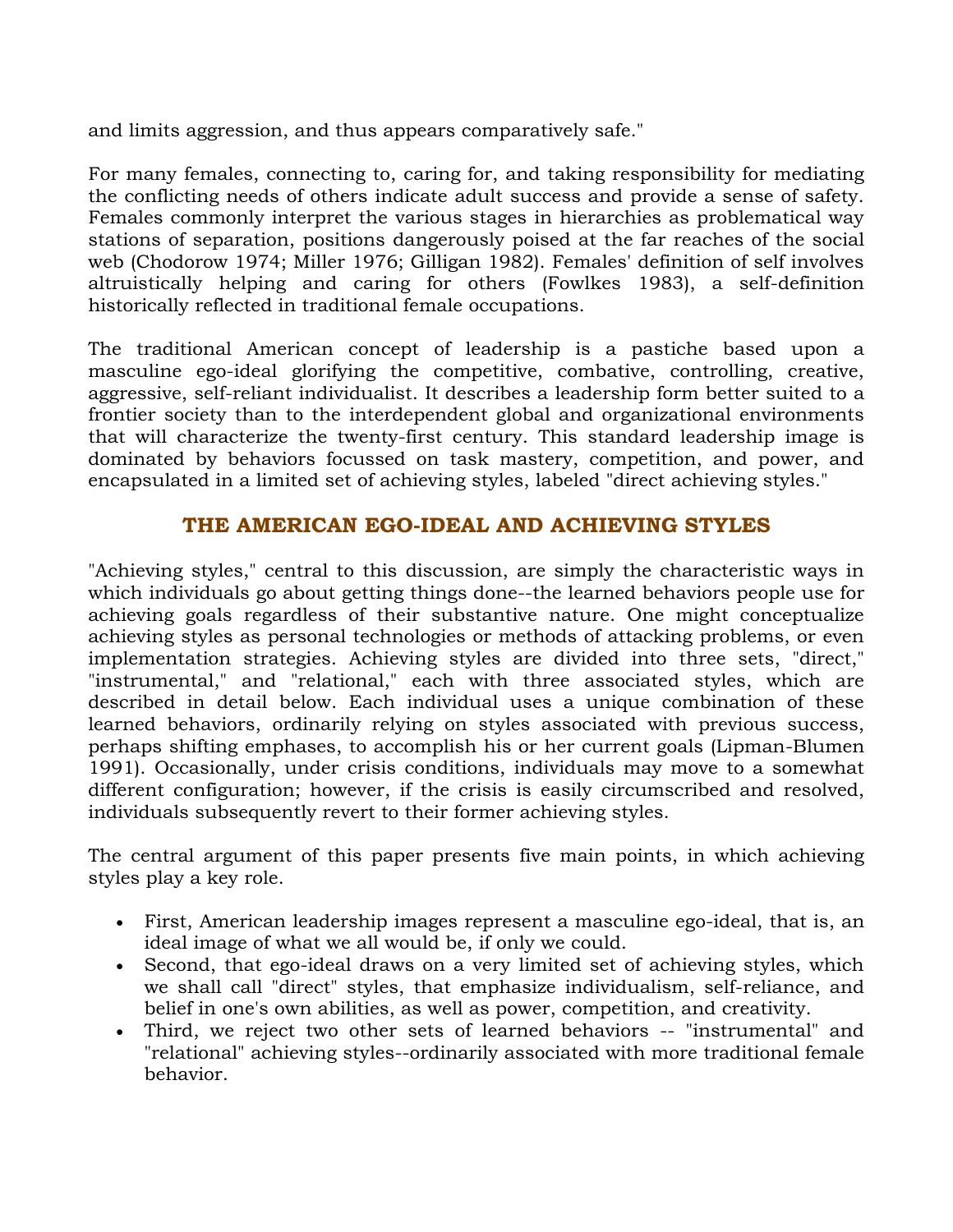The set we dismiss as weak are the "relational" achieving styles, which focus on collaborating with, contributing to, and deriving a vicarious sense of accomplishment from others' success. They are the helpful, nurturant, vicarious role behaviors associated with the traditional female role. An ongoing study of achieving styles (Lipman-Blumen, Handley-Isaksen, and Leavitt 1983; Lipman-Blumen 1991) confirms that women engaged in full-lime homemaker roles favor these achieving styles above all others. So do many women in the workplace, although they experience difficulty maintaining these styles in the absence of a critical mass of like-minded, usually female, coworkers.



Figure 1 L-BL Achieving Styles Model

Americans also reject a second set of learned achievement behaviors, the "instrumental" achieving styles, which, until recently, they perceived as manipulative and slightly unsavory behaviors. The instrumental styles take their name from the propensity to use the self and others as instruments for accomplishment.

Instrumental styles involve complex, subtle strategies. Individuals who prefer the instrumental styles use many aspects of the self, including intelligence, skill, wit, charm, family background, and previous accomplishments, to engage others in their tasks. They enjoy attracting followers by projecting and dramatizing themselves and their goals, through symbols and dramatic behavior, as well as counterintuitive, and therefore unexpected and unforgettable, gestures. For example, Indian independence leader Mohandas Gandhi was much enamored of instrumental styles, which also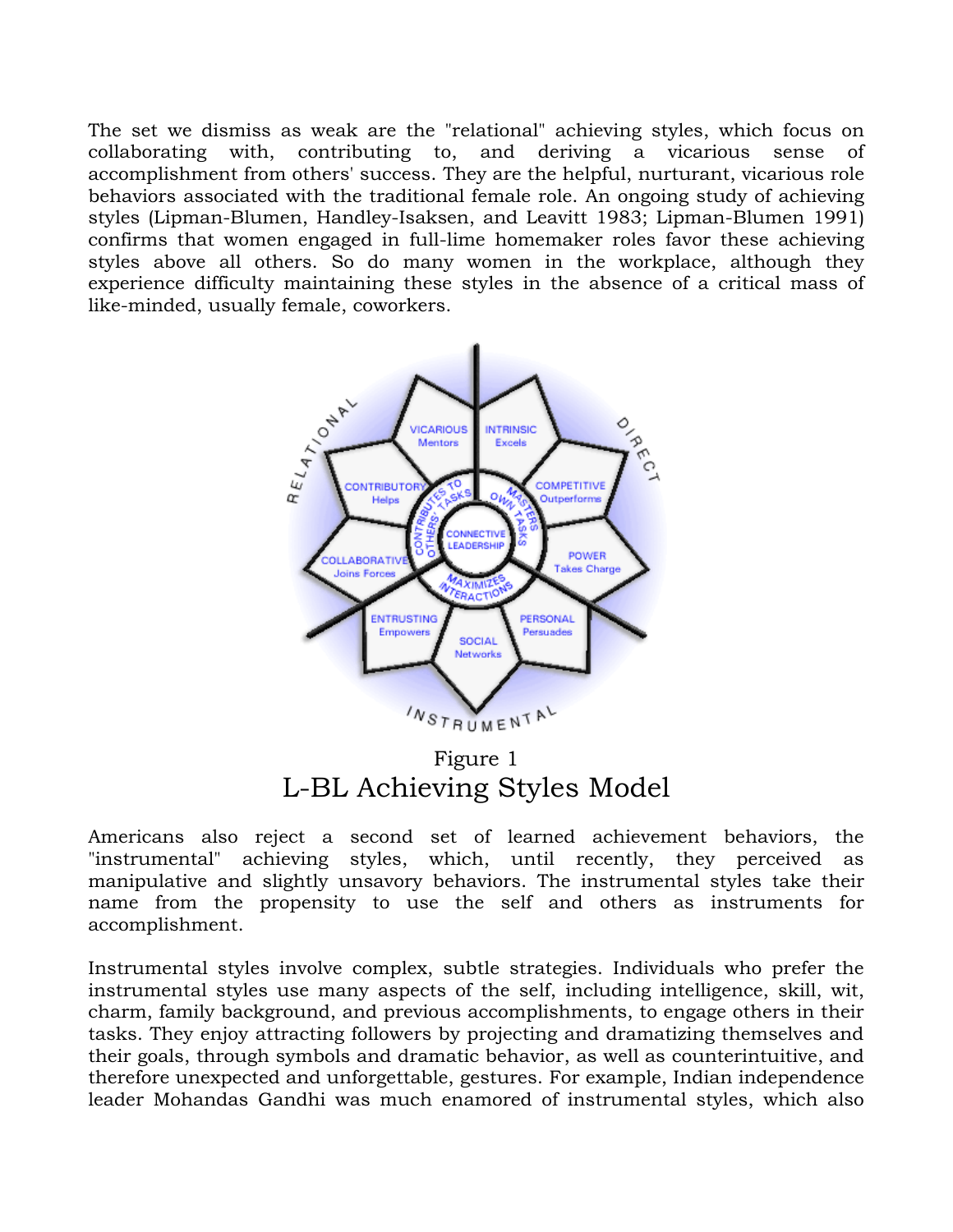emphasi2e human interaction, group process, and informal systems (more recently understood as "networks"). Instrumental achieving styles involve accomplishing tasks through networks of relationships, believing in and entrusting one's vision to others, and thereby empowering others through one's confidence in them.

From pre-Biblical days, these styles have been attributed to women; however, the denigration associated with these styles generally prompts American women, not to mention men, to deny them. Earlier research (Lipman-Blumen et al. 1983) suggests that American women tend to rank two styles in the instrumental set much lower than the remaining seven achieving styles that complete the achieving styles spectrum.

 Fourth, the networked world in which all nations now live calls for new forms of leadership that connect people to each other, to their own and others' tasks and dreams, to their families, colleagues, institutions, and networks, as well as to their nations and global neighbors. The two rejected sets of behavior- "relationa1" and "instrumental" achieving styles--one accepted by, the other attributed to women--provide these important aspects of connective leadership.

To meet the leadership challenge of the 1990s and beyond, it will be necessary to integrate these two under utilized sets of achieving styles with our currently faltering masculine ego-ideal. In fact, to meet this need, female achieving styles--both actual and attributed--probably must predominate. Connective leadership, which connects individuals creatively to their tasks and visions, to one another, to the immediate group and the larger network, empowering others and instilling confidence, represents a crucial set of strategies for success, not only in the workplace, but in our interdependent world community.

 Fifth, connective leadership also integrates and creatively revitalizes individualism with a crucial female perspective, that is, seeing the world as a total system of interconnected, uniquely important parts, rather than as independent, competitive, isolated, and unequal entities. This perspective leads to an emphasis on external goals that all human groups can unite to accomplish, rather than on more internal objectives that set individuals, groups, and nations apart and often against one another.

Connective leadership repudiates the traditional use of external enemies to unite constituents behind their own parochial leaders. II also deconstructs hierarchies in which workers are urged to compete for the pinnacle positions, where many ostensibly successful individuals find themselves "suspended in glorious, but terrifying, isolation" (Bellah et al. 1985:6).

# **THE AMERICAN EGO-IDEAL: THE DIRECT ACHIEVER IN RUGGED**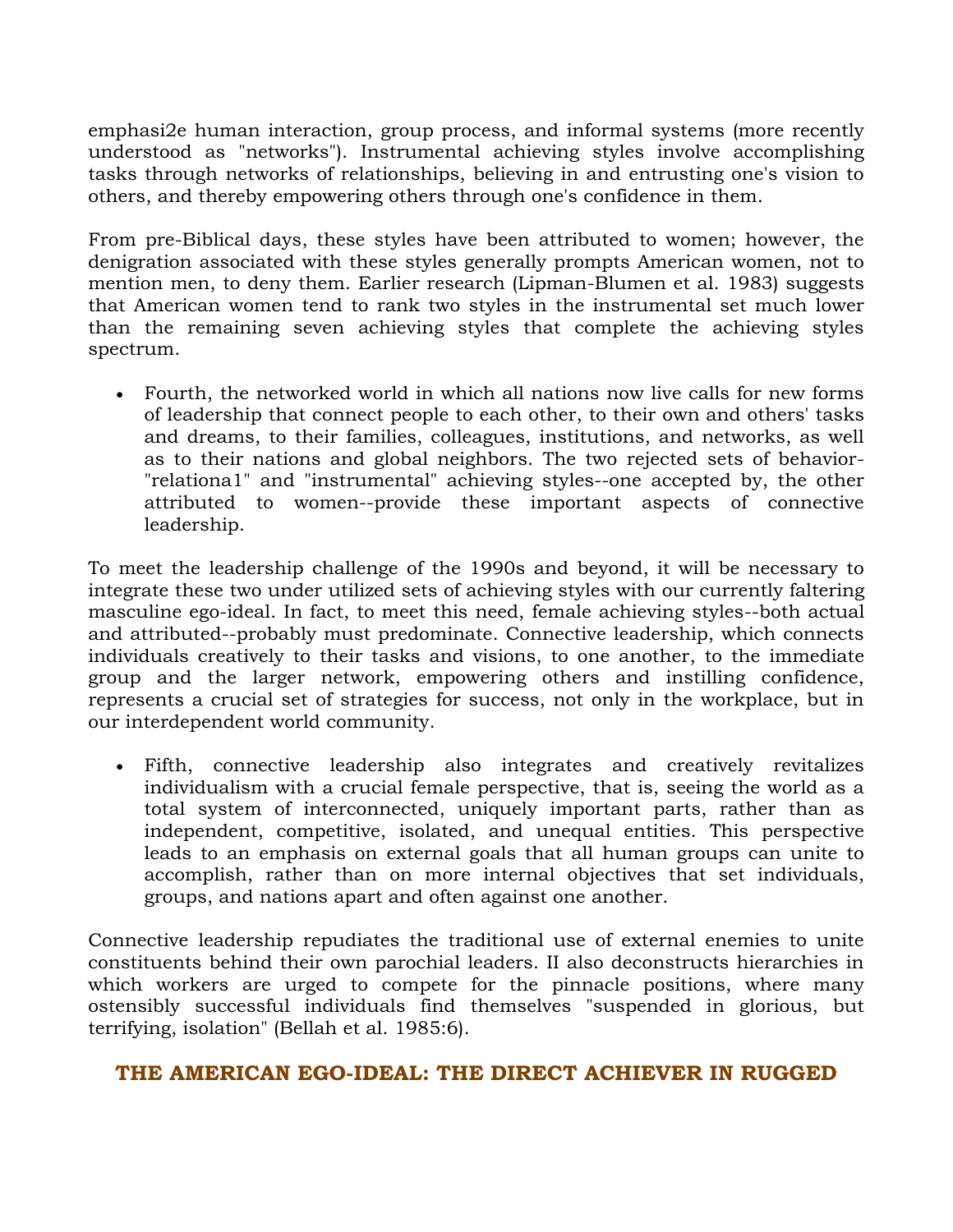## **INDIVIDUALIST'S CLOTHING**

From our earliest national origins, the rugged individualist has served as the ultimate emblem of American leadership. This essentially masculine symbol melds the images, sounds, and smells of the early Western frontier (Taylor 1972): the cowboy's corral, the battlefield, the mine, the factory, the political back room, and the corporate boardroom.

The fierce individualist personifies the manner in which Americans are taught to achieve their goals, as well as define themselves, their most cherished dreams, and their values. These individualistic qualities also characterize the most admired American leaders. Because they confront tasks directly through their own efforts, we shall call these leaders "direct achievers." As direct achievers, they tend to use three "direct" styles, all of which focus on realizing their own visions, whether through individualistic ("intrinsic direct"), competitive ("competitive direct"), or controlling ("power direct") behaviors.

Individuals who prefer the first "direct" style--the "intrinsic direct"-determinedly seek challenges and measure their visionary goals against personal, internalized standards of excellence that demand an exacting performance-perhaps a performance one can only count on oneself to deliver. Their stubborn pursuit of a dream is often associated with self-reliant creativity. Intrinsic direct achievers' passionate devotion to the vision or goal they have identified seeks only one reward: the intrinsic satisfaction derived from doing something well (much like McClelland's [1961] high-need achiever]. Earlier research (Lipman-Blumen et al. 1983; Lipman-Blumen 1991) indicates that women, as well as men, endorse this behavior.

The second "direct" achieving style--the "competitive direct"-characterizes the rugged individualist who competes unrelentingly, determined to overcome all contenders, monumental odds, and immeasurable hardships. Perhaps, the Inost robust genderlinked finding in the achieving styles literature is the consistently lower valuation that women assign to competitive behavior (Axline, Billings, and VanderHorst 1991). Across virtually all age, occupational, and cultural groups, women consistently are less likely than men of their own group to report that they use competitive strategies to accomplish their goals.

The third "direct" style--the "power direct" achieving style--describes the "take charge" behavior of traditional American heroes. These independent heroes strive to be in total control of all resources, from people and situations to institutions and global events. Although leaders who prefer the "power direct" achieving style may delegate tasks to others, they retain strict control over both the targeted goals and the means to their accomplishment.

The second, but less pronounced, gender difference our research (Lipman-Blumen 1991) reveals is the predilection for power. According to these data, men also tend to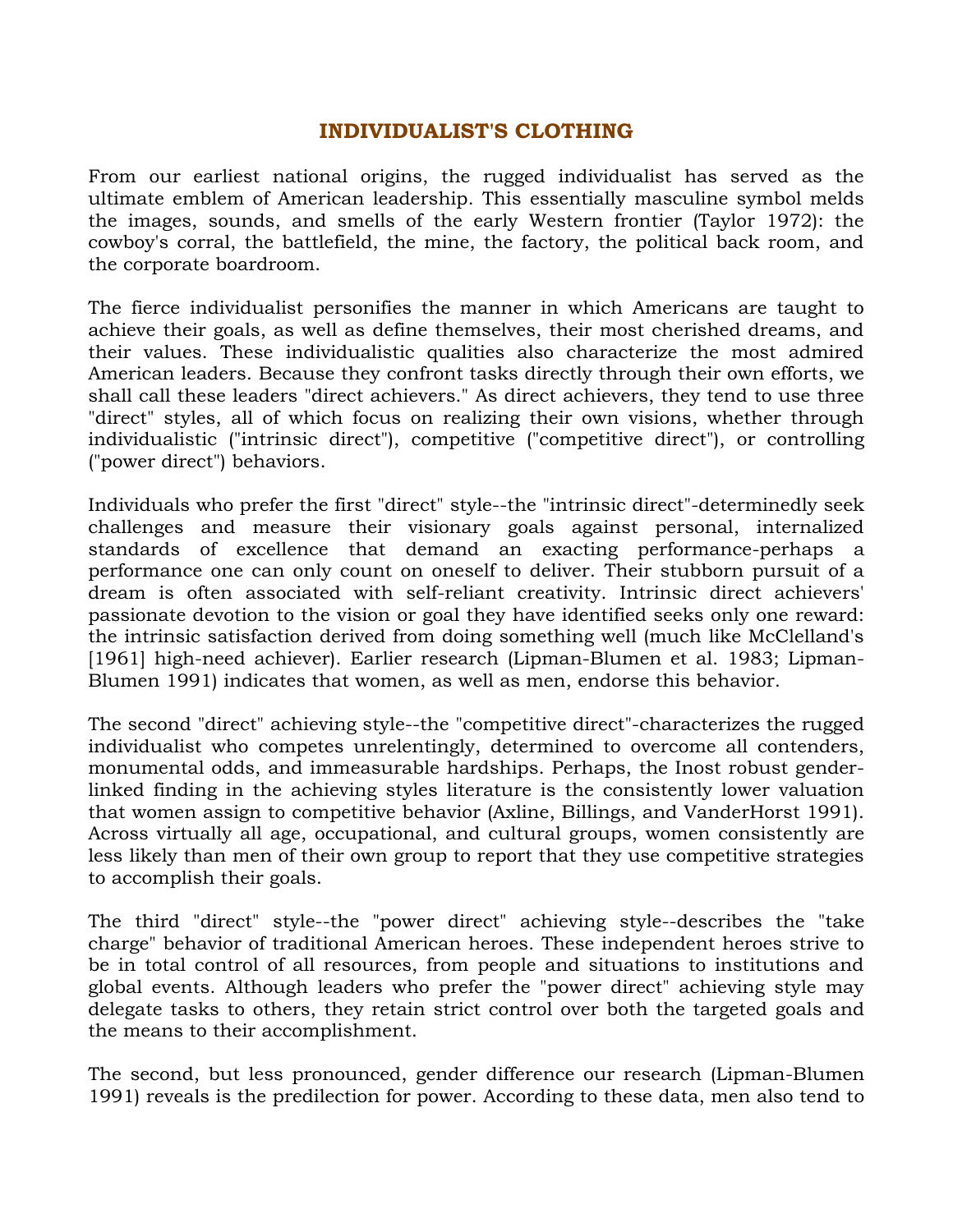prefer power more intensely than women. With respect to power, however, many female executives are beginning to imitate their male colleagues, a strategy that threatens to undermine their connective leadership advantage.

These three "direct" achieving styles are the hallmarks of the self-reliant American hero. Americans perceive the "direct" achieving styles as the well-springs of their unique admixture of pragmatism, innovation, creativity, and vision. Americans also associate these styles with determination and masculinity. That John Wayne's image is alive and well, not only in TV reruns and commercials, but also in the American psyche, is evidence from popular culture of "direct" achievers' enduring appeal.

"Direct" achieving leaders do not attract and unite their followers simply by the creativity and worthiness of their own dreams and goals. They also commonly draw constituents or followers to their cause by defining an external enemy, sometimes exaggerating that enemy's potential threat, and even creating enemies when none exist. This strategy brings internal cohesion to the leader's group, inflating both the leader's strength and the group's need for the leader's protection and guidance. Identifying an external enemy is an important strategy for the power-oriented, competitive leader.

Although many Western societies share this individualistic ideal, the American scene has provided the quintessential historical stage for the exploits of the rugged solo hero, the "direct achiever." For example, George Washington, Henry David Thoreau, Andrew Carnegie, Theodore and Franklin D. Roosevelt, John Wayne, Steve Jobs, Lee Iacocca, and Ronald Reagan all share to some degree this characteristic stance. Their examples encourage us to believe that we, as individuals, can make an important difference, should "go for it," can compete fiercely and win. These heroes embody the American ego-ideal: rugged individuals, with creative, visionary dreams, taking control, pitting themselves against impossible odds and winning.

American history texts depict archetypal American characters as individualistic, "direct" achievers, doing it all by themselves. Still, a healthy skepticism is warranted lest these allegedly "individual" exploits are taken as the whole, rather than the tip, of the human collaboration iceberg.

Despite historical accounts, the scope of their accomplishments suggests that these industrial and military leaders did not accomplish their feats single-handedly. Nevertheless, American mythology bathes them in an isolating spotlight, obscuring the many others whose contributions helped create their astounding successes- their aides-de-camp, their coaches or mentors, their assistants, their teammates, their parents, their wives and children. This misperception only encourages us to believe leaders succeed single-handedly powerfully, and competitively.

If the heroes who exemplify the American ego-ideal appear larger than life or accomplish tasks that seem beyond the capabilities of a single individual, that is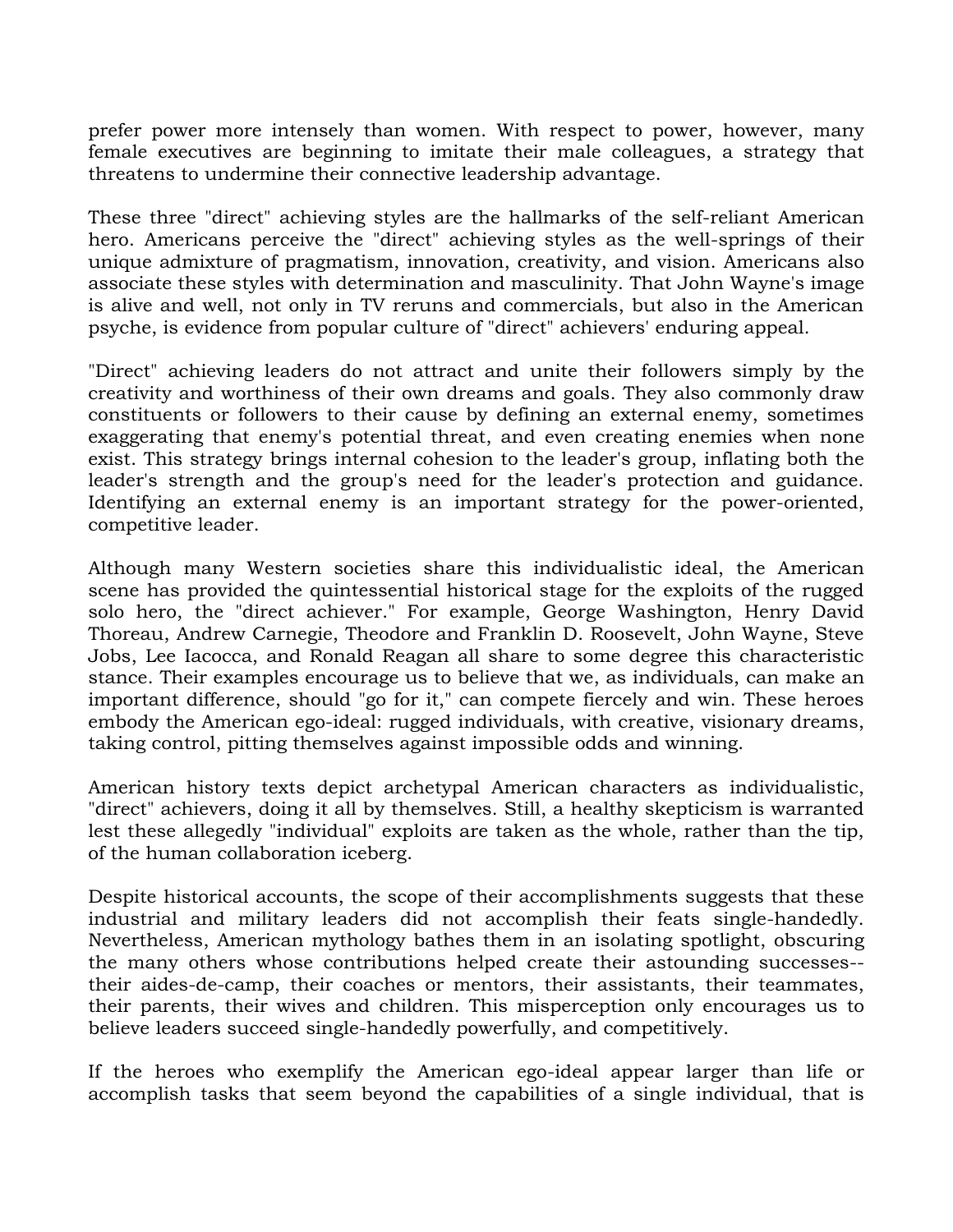probably exactly the case. These are the makings of mythical figures, embodying cultural myths and images. Mythologized heroes serve as ego-ideals precisely because they inspire--and even goad--believers to reach beyond themselves to almost superhuman goals.

The cultural heroes Americans understand best speak to them of individual dreams, individual efforts, individual rights, individual property, individual problems. American culture encourages a profound, if irrational, faith that a nation of rugged individuals, working separately, often competing against one another, can produce a totality that miraculously will result in a successful collective effort.

The recent resurgence of the American entrepreneur (Gevirtz 1984; Drucker 1985) is consistent with this ego-idea). The daring entrepreneur who starts a new business in his garage and takes on the industrial megagiants is the late-20thcentury American hero. Still, that hero inevitably falters when success enlarges the task beyond the capabilities of one even larger-than-life individual. At that point, these self-reliant individuals have trouble sharing the challenge with peers, entrusting others with their dream, believing others can do it as well as they, collaborating, getting others to feel the task belongs to them, negotiating, helping others to fulfill their own dreams, making the group work synergistically, avoiding the pitfalls of team activities, and taking pride in others' success.

Individualistic leaders rarely embody these important aspects of connective leadership. More often than not, they fail to unite people and nations through their mutual needs. In fact, they commonly tend to set people in opposition to one another. They lack the skills of connective leaders who draw people to one another's goals, reach out to bring others into the process, and experience a sense of accomplishment when colleagues and proteges succeed. Connective leadership replaces egocentrism with mutuality.

When the task grows patently beyond the capabilities of one larger-than-life leader, the hero leaves, or is driven out, and starts again, as the lone hero. The "Lone Ranger rides again," or maybe now it is the lonely ranger--American images, all.

# **A SCHIZOID LOVE AFFAIR WITH TEAMWORK**

American culture partially tempers its devotion to individualism with a schizoid love affair with teamwork. Americans experience a deep-seated tension between the pursuit of individualism and a reflexive response to teamwork. Teamwork is a national shibboleth, deeply embedded in the core of democracy. In theory, at least, the team has an apparent leveling or democratizing effect. Everyone can try out for the team. All team members are equal. Still, Americans confront an abiding ambivalence that hobbles their unequivocal commitment to team effort. Even within teams, individualism remains their true love.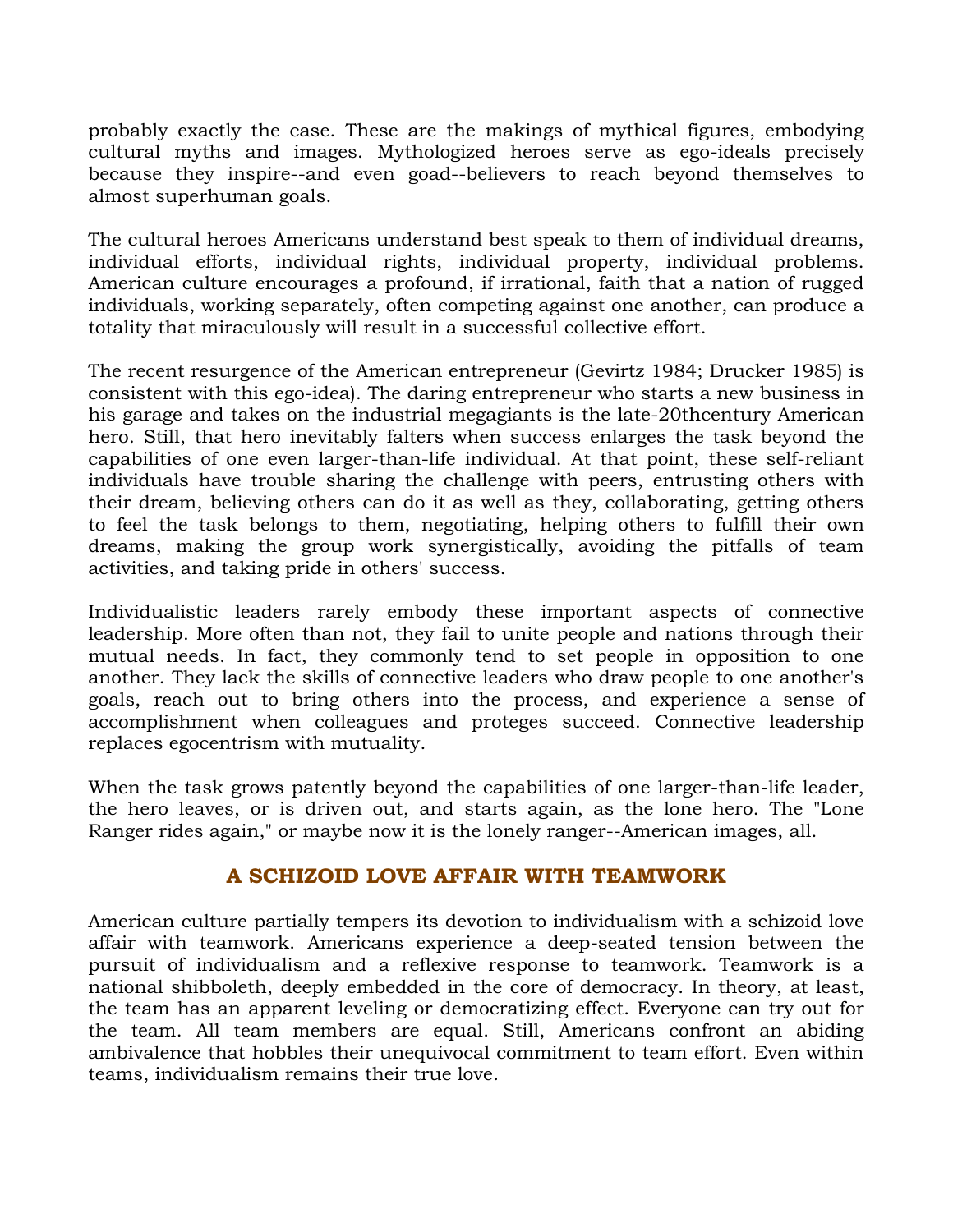It is no accident that Americans anoint baseball the "all-American" sport. Baseball also serves as national metaphor. As the late Baseball Commissioner A. Bartlett Giamatti (1985) suggested,

Baseball fits America so well because it embodies the interplay of individual and group that we so love, and because it expresses our longing for the rule of law while licensing our resentment of law givers ... What each individual must do (is) obvious to all, and each player's initiative, poise, and skill are highlighted.

Baseball permits us the illusion of promoting teamwork, while simultaneously keeping a detailed scorecard on each player's hits, runs, and errors. The player's scorecard is tallied without acknowledging his teammates' contributions to that performance.

Periodically, of course, the "communal choreography" of the team takes over, fusing the individual players into a cohesive group, muting the loneliness, terror, and ecstasy of stardom (Giamatti 1985). Moreover, baseball enables team members to cooperate with one another while simultaneously competing with another team.

#### **MISMATCH BETWEEN EGO-IDEAL AND INSTITUTIONAL NEEDS**

To complicate matters, there is a growing lack of fit among (1) the American egoideal, (2) the needs of our increasingly large and complex institutions, and (3) the demands of an interdependent world. As previously noted, the American egoideal reifies individualistic, competitive, controlling behavior. Yet, as organizations grow in size and complexity, the tasks involved outstrip the capabilities of single-handed action. They require cooperation and coordination. Paradoxically, as the world shrinks through interdependence, that need increases. Still, the formal structure of large-scale institutions, from corporations to governments, makes it difficult to ensure quick and easy cooperation. Bureaucratic rules, reflecting an individualistic ego-ideal, present serious barriers.

According to Weber (Gerth and Mills 19-16), formal hierarchies are designed to facilitate the coordination of complex tasks. In reality, however, the formal structure frequently inhibits goal attainment. As Weber (Gerth and Mills 1946) indicated, the informal system arises in the service of the formal structure. It offsets the barriers to cooperation within formal organizations and bureaucracies. One example of the informal system, the traditional "old boy network," stretched within and across institutions. It functioned as an uncharted, largely invisible, homosocial system (Lipman-Blumen 1976), excluding from membership less powerful males and women. Non-isometric with the formal system, the "old boy network," nonetheless, ironically grafted the competition, power, and internal status differentials learned in the formal structure onto friendship patterns and alliances within the informal system. Within "the old boy network," resources moved to valued members in an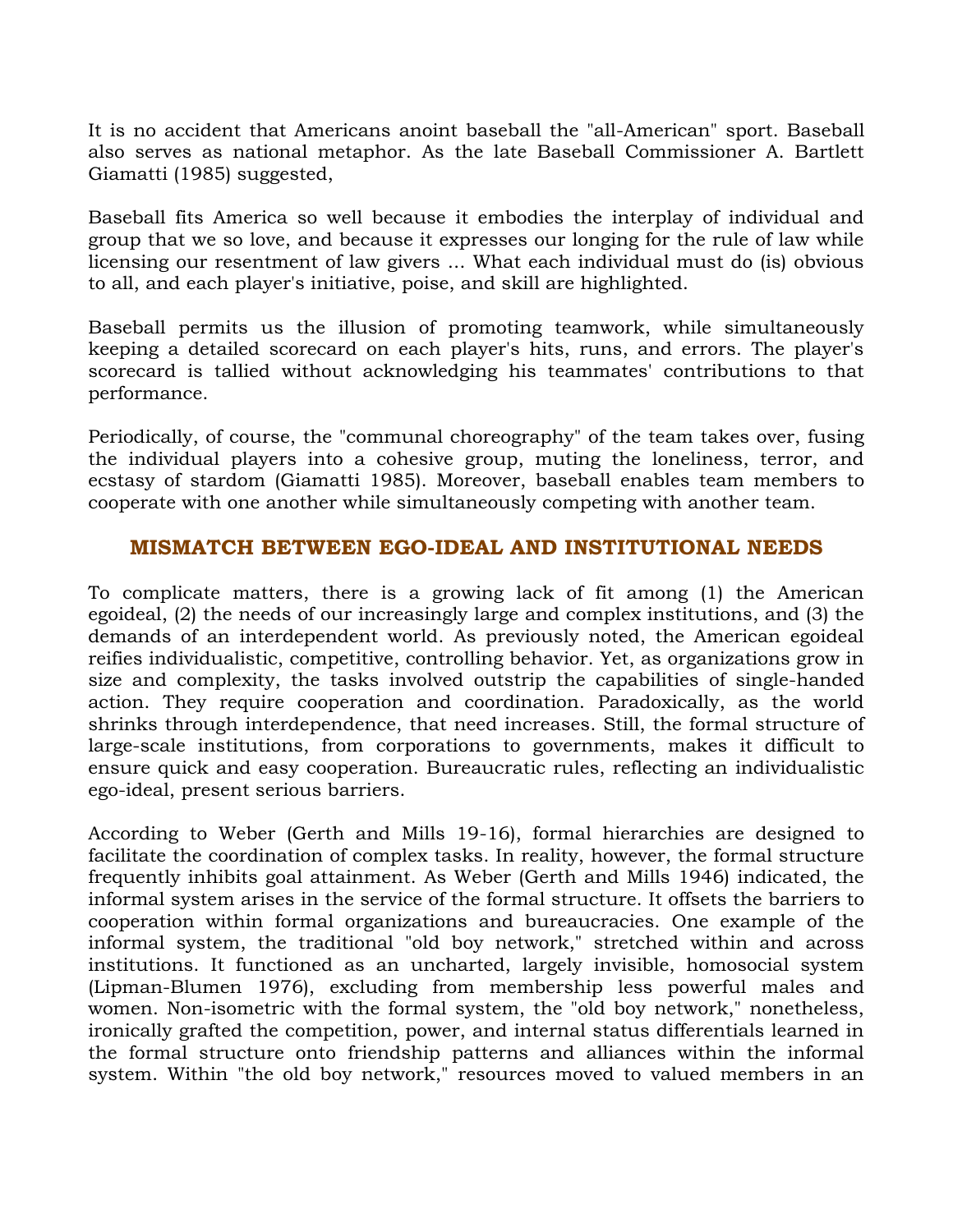efficient distribution system, reinforcing a system of obligations and reciprocation's.

More recently, to offset their isolation, professional women have developed their own "old girl networks." It is my impression, based on observation, that these female networks commonly feature open, visible membership, even dues, with explicit criteria revolving around professional background and interests. As such, they are less like the traditional, covert, male informal networks and more reminiscent of the open, formal, but casual, associations described by de Toqueville ([1835] 1959) that included members from a broad range of backgrounds. Here, too, resources are distributed, but with seemingly less attention to power, competition, and internal status differentials. With some notable exceptions, these female professional networks thrive on inclusion and connection, potential models for the twenty-firstcentury workplace.

At its best, the informal system is a world Of relationships and emotionality; familiar territory to women, but rather uncomfortable terrain for many male leaders. Through human interaction composed of friendships, understandings, and mutual help, members distribute various resources, particularly those essential to goal attainment. To partake of these resources, one must demonstrate political, social, and organizational "savvy." At its best, the system operates through inclusiveness and connection, rather than by exclusiveness and separation.

In the coming decades, the navigational skills required by the informal system will be increasingly distinguishable from the individualism, competitiveness, and power that currently permeate the byways of male networks. The new informal systems will call for a revised understanding of "connections"-connections between the self and others, as well as between the self and task, be it one's own or another's. They will require expertise in dealing with connections among people within and between groups, from small teams to far-flung networks, sometimes even networks of nations. The informal system will necessitate knowledge of relationships, human interaction, emotionality, and group processes.

## **NEW ACHIEVING STYLES FOR AN INTERDEPENDENT GLOBAL ORDER**

Global interdependence increases the urgency of America's leadership problem. Fostering connective leadership demanded by the global environment requires integrating the other, more appropriate sets of achieving styles--more feminine behaviors--with the traditional American "direct" styles.

## **Instrumental Styles: Personal, Social, and Entrusting**

The first additional set of achieving styles required for success in an interdependent order is the "instrumental" set, whose label reflects the characteristic use of (1) the self, (2) the system, and (3) others as instruments for goal attainment. Like the other achieving styles sets, this one also includes three styles: "personal," "social," and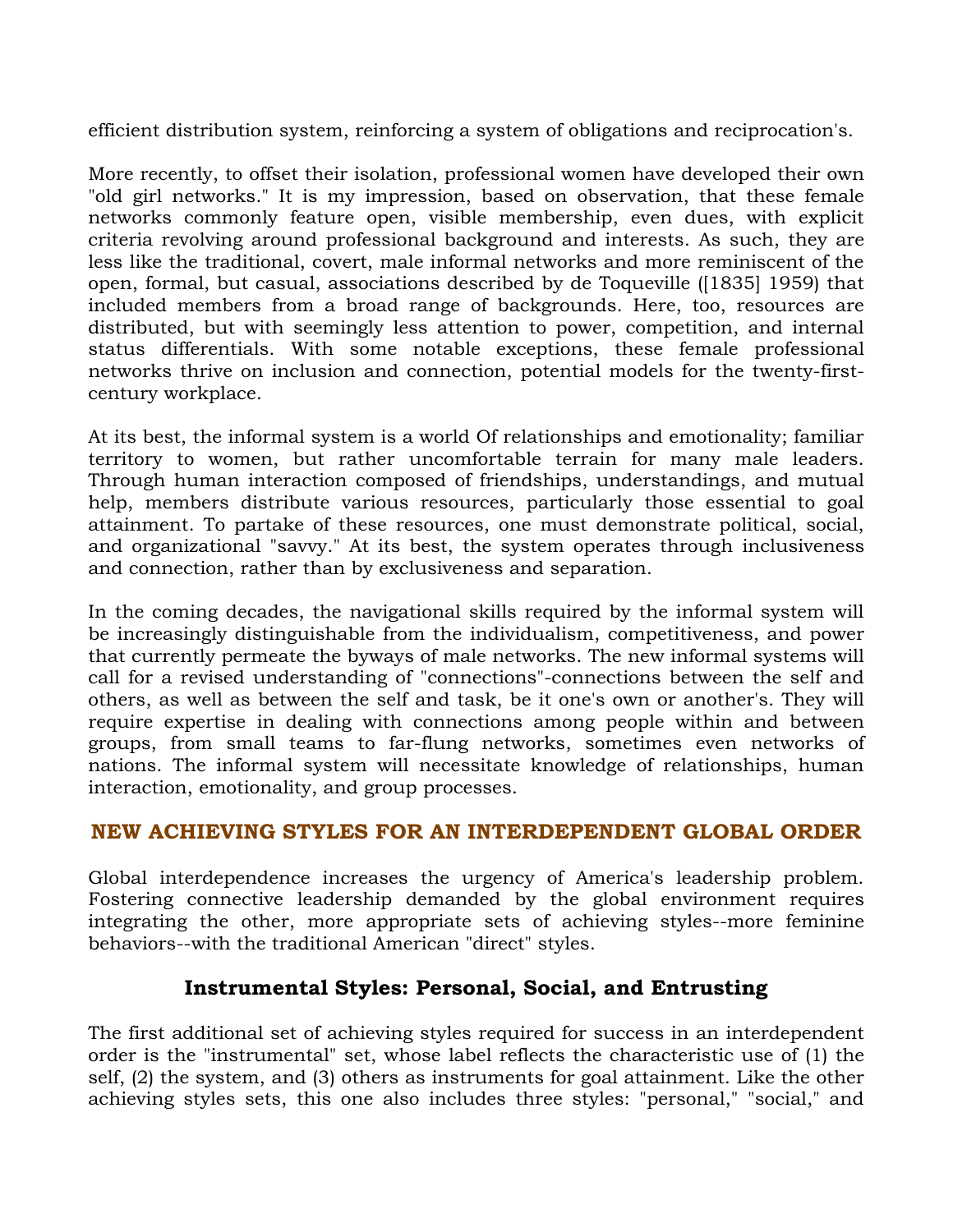"entrusting."

# **Personal Instrumental**

The "personal instrumental" style is evident in the action of leaders skilled in projecting and utilizing all aspects of their persona. Leaders who prefer the "personal instrumental" style utilize their intelligence, wit, compassion, humor, family background, previous accomplishments and defeats, courage, physical appearance, and sexual appeal to connect themselves to those whose commitment and help they seek to engage. The admiration and affection of followers may serve as both motive and sustenance for "personal instrumental" achievers. They unabashedly pursue an emotional connection with their followers relationships based on compassion and inspiration, rather than competition and power. In 1987, a group of children attending an international women's peace conference in Moscow presented flowers to General Secretary Gorbachev. Touched by this gesture, Gorbachev turned his back to the audience to wipe his tears. Two thousand women in that audience wept openly in empathy.

Demonstrating and evoking compassion, even to the point of self-sacrifice (Miller 1976; Gilligan 1982), are traditional female behaviors. Connective leadership also draws on these instrumental strategies. Some examples include the following: (1) Mohandas Gandhi fasting to near-death to persuade Muslims and Hindus to work and live together in peace; (2) Corazon Aquino leading a national revolution without guns and bloodshed; (3) Gorbachev transforming traditional concepts of weakness into strength, by daring to unilaterally dismantle powerful weapons of war; (4) Martin Luther King linking arms with other activists marching for civil rights. Each of these leaders, however, raised doubts and fears among both followers and adversaries still attuned to traditional power-driven, competitive images of leadership. Moreover, Aquino and Gorbachev have been pushed back repeatedly to more traditional "direct" leadership forms by both constituents and other contenders for power.

Leaders who dare step beyond the limits of their own followers to reach out to a broader, even a global constituency, risk the ire of their traditional constituents while simultaneously stirring fear and confusion in the hearts of outsiders. They draw upon their own "personal instrumental'' skills as negotiators and persuaders to bridge interpersonal schisms. They use their gifts of persuasion and negotiation, rather than aggression, power, and competition, to accomplish their goals. They display a keen sense of symbolism and dramatic gestures, often Creating counterintuitive gestures and symbols whose surprise arid simplicity engrave their message upon the constituents' consciousness. For exam pie, on his initial visit to Washington, Gorbachev unexpectedly stepped from his guarded limousine to shake the hands and touch the hearts of ordinary American citizens.

Leaders skilled in "personal instrumental" behavior understand the meaning, as well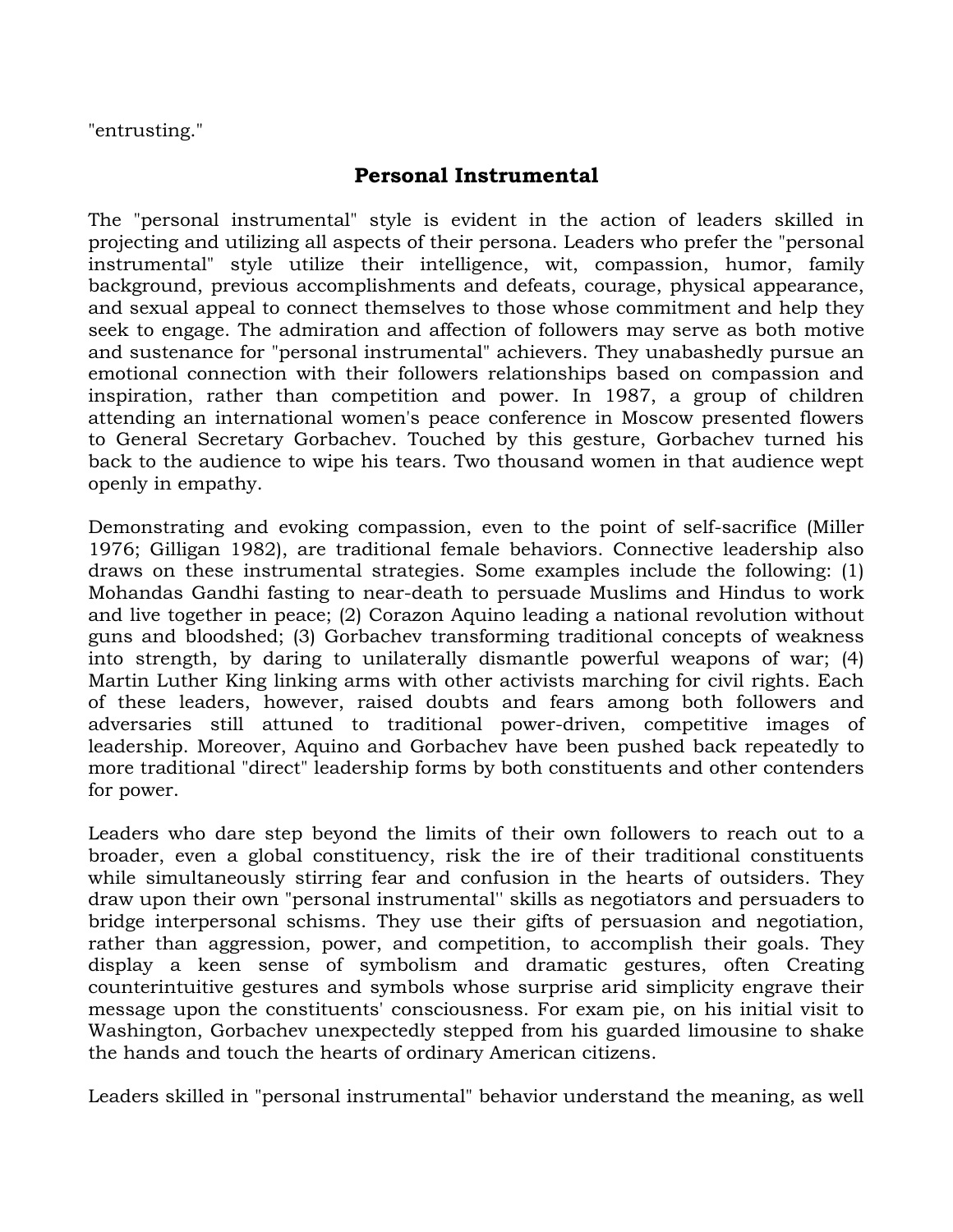as the denial, of ritual and costume. Assuming the presidency in the wake of a dictatorship, Corazon Aquino symbolized her quest for a modest, democratic government by wearing a plain yellow dress and refusing the trappings of palaces and limousines. Her deliberately simple gestures and costume symbolized reconciliation and equality. Gandhi's rejection of Western, custom tailored suits for a homespun *dhoti* symbolized his rejection of English rule, as well as his dedication to effecting Indian independence (Collins and Lapieire 1975).

With real genius, Gandhi could use a broad range of achieving styles in his nascent form of connective leadership (Gandhi 1957). Here, however, let us focus on Gandhi's use of the "personal instrumental" style. The Indian independence leader used dramatic, counterintuitive symbolism to draw people to his cause. He chose the spinning wheel, reflecting female and rural images, as a counterintuitive symbol of India's political independence through industrial self-reliance. This unforgettable symbol ignited an emotional connection between Gandhi and his followers. Commonplace now because his example has been followed by so many, Gandhi's "personal instrumental" fasts electrified the world, compelling both supporters and opponents to join hands, if only temporarily.

Charismatic leaders rely heavily on "personal instrumental" action. The drama of their behavior, from counterintuitive, symbolic gestures to their use of ritual, costume, and timing, telegraphs a magnetic message to potential followers. This "personal instrumental" style is part of the leadership repertoire exercised by many effective leaders, from Gandhi to Winnie Mandela at the height of her power.

# **Social Instrumental**

Leadership behaviors that characterize the second "instrumental "style--the "social instrumental"-involve a heightened appreciation for process, for how human relationships offset the rigidity of structure and task. Leaders who use the "social instrumental" style demonstrate system or political "savvy." They are comfortable with informal processes. They appreciate institutions based on relationships. More specifically, leaders who use "social instrumental" strategies understand relationships and networks as vital and legitimate conduits for accomplishing their ends within and between institutions. They do things through other people, selecting specific individuals for specific tasks. "Social instrumental" actors first draw upon certain segments of their network for one task, then reshuffle the group, replacing some members with other, more relevant parties from the larger network for the next task.

"Social instrumental" actors build and draw upon networks of parties who, themselves, may not be congenial to one another. Since the alliances they string together are not necessarily intended as permanent structures, "social instrumental" achievers rely on their own "social" and "personal instrumental" skills to maintain the alliance for the endurance of the task. During the Gulf War, George Bush's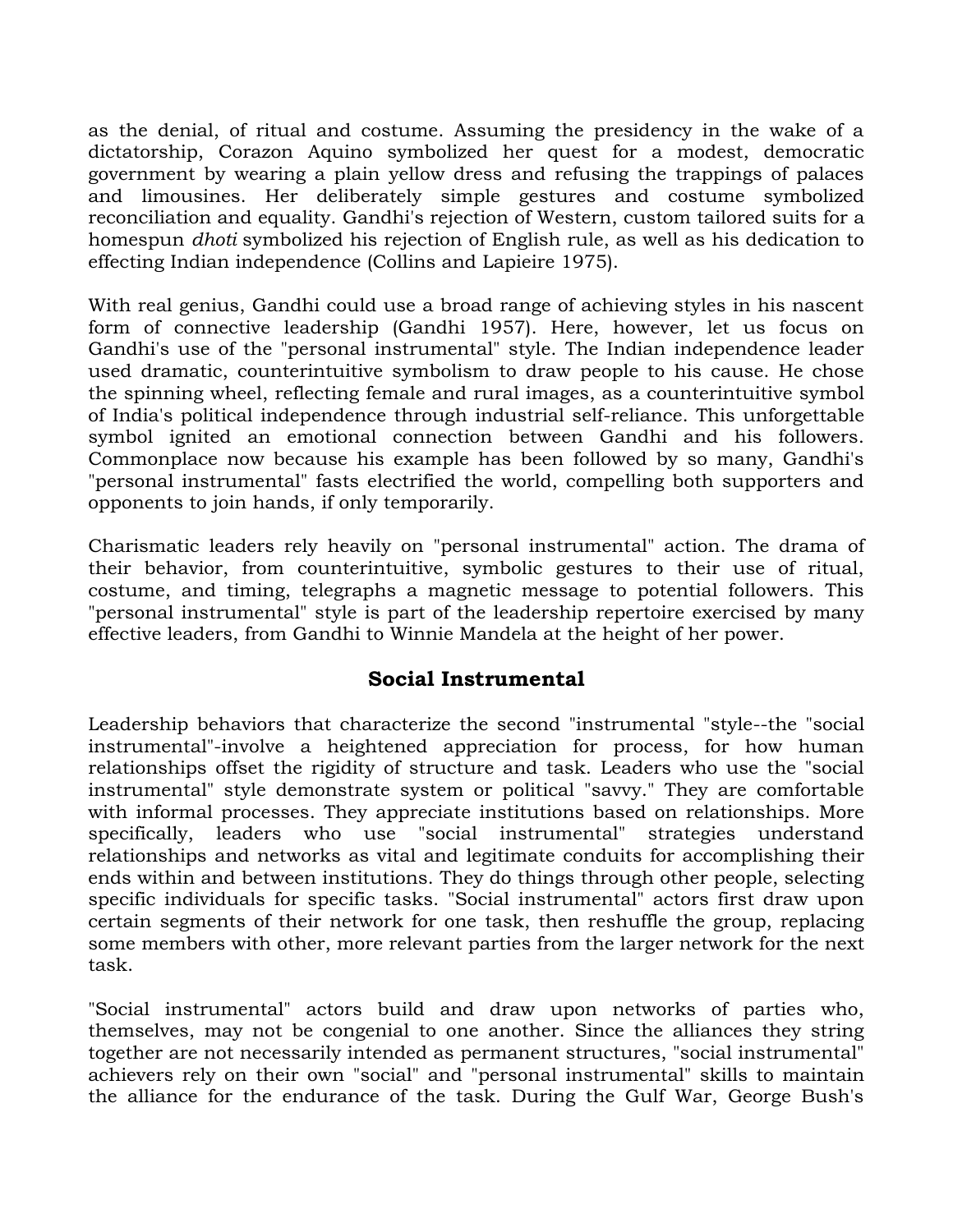masterful construction of an alliance of Gulf states, many of whom nursed longstanding enmities toward one another, was an exercise in "social instrumental" action.

# **Entrusting Instrumental**

Connective leaders who use the third "instrumental" style--the "entrusting instrumental"-comfortably rely on everyone, not just specifically chosen individuals, to accomplish their tasks. "Entrusting instrumental" actors are adept at attracting others over whom they have no formal authority to help them realize their goals. By contrast to the "power direct" style, which involves command, delegation, and control over implementation, the "entrusting instrumental" style is used by leaders who believe in and rely on others, and simply expect others to help perform their tasks. Relinquishing their control over execution, "social instrumental" leaders entrust others with their vision, expecting others to implement their goals as well as, maybe better than, they could themselves. This expressed confidence empowers those in whom it is placed to meet the "entrusting instrumental" leader's expectations. In the Gulf War, George Bush's use of the "entrusting instrumental" style with parties over whom he had no formal control offered a new model for international action.

# **THE REPOSITORIES OF INSTRUMENTAL KNOWLEDGE AND SKILLS**

Where are the repositories of instrumental knowledge and skill? Who, by training and circumstance, already understands instrumental action? Who knows how to make things happen without formal authority?

From necessity, those denied access to the penthouses of institutional power-those who cannot simply command others to comply--become expert in the byways of the informal interpersonal system (Janeway 1980). Those without formal power learn to interpret nuance, to negotiate and persuade. The informal system demands understanding the processes that occur in all social systems, particularly the subtle processes of human interaction. The less powerful become adept at micromanipulation (Lipman-Blumen 1984), the art of influence at the interpersonal level. From necessity, the powerless use micromanipulation, while the powerful engage in macromanipulation (Lipman-Blumen 1984), the process of influence at the societal or social-policy level.

Those without direct access to resources learn to rely on, rather than command, others to carry out tasks. Women's socialization to the complexities of human interaction, their social and emotional roles within all groups, as well as their resource-poor historical position, have taught them a special expertise, well-suited to this difficult arena. From early on, females are trained in "instrumental" achieving styles.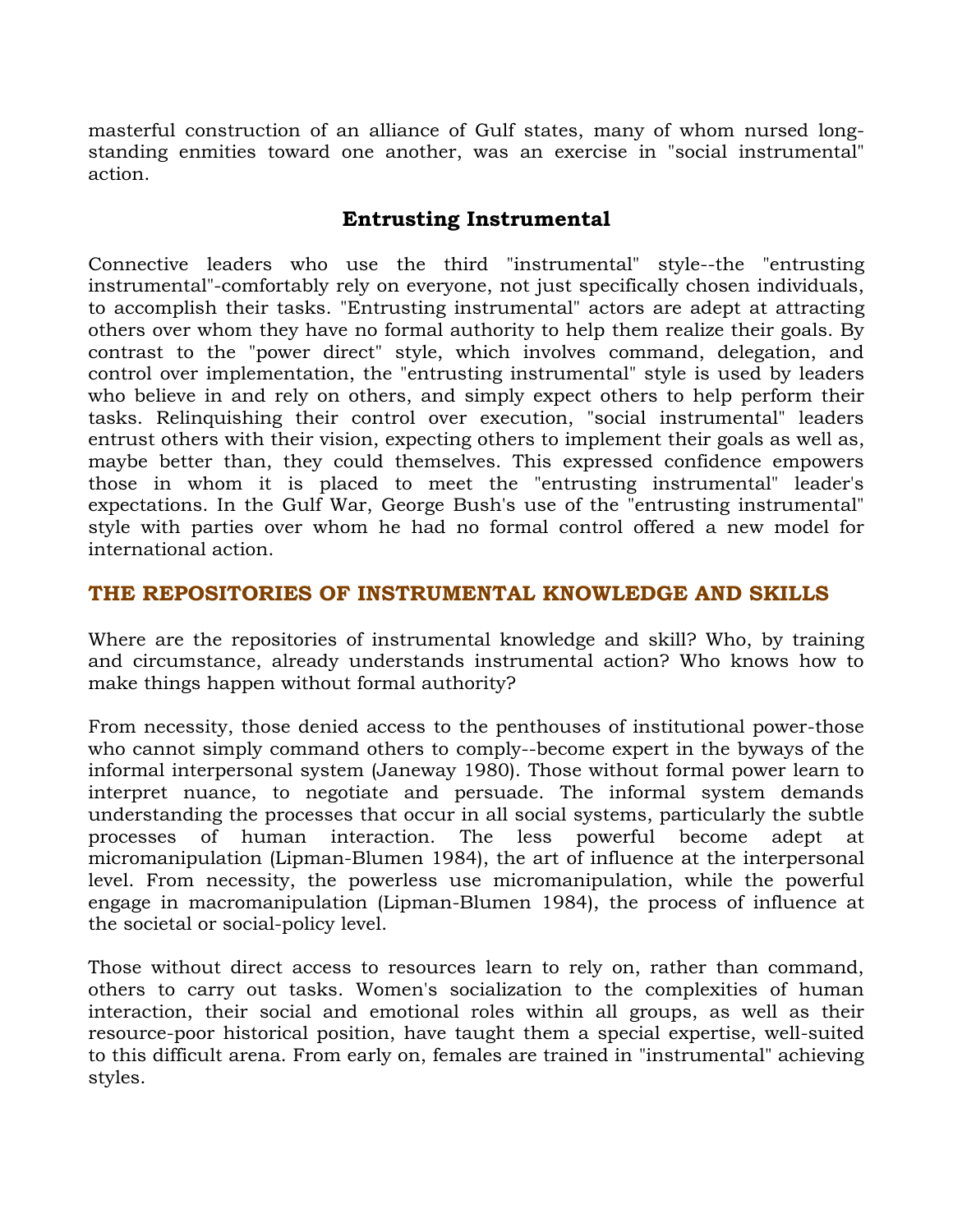Still, these three "instrumental" styles that allow us to accomplish our tasks through relationships or by projecting our persona remain suspect in American culture. They offend our traditional, self-reliant ego-ideal. Traditionally, we have maligned such leadership strategies as "manipulative social climbing" or "weak dependence." We have deeply mistrusted the motives of leaders, such as President Lyndon Johnson, who demonstrated such skills (Caro 1983), regardless of the results they achieved.

In traditional American culture, those who overwhelm followers with their persona find their intentions questioned. We suspect dishonesty, incompetence, and possibly malevolence in those who use personal relationships, invoking family or group membership. We criticize as weak those who depend upon others to accomplish their ends.

In many other traditional societies, however, "social instrumental" behavior, particularly, is stitched into the cultural fabric. In countries as diverse as Japan, China, and Italy, the relationships that form one's social network represent an important part of a person's identity Rather than stirring suspicion and distrust, these behaviors assure others that the individual can be held to his/her group's norms. Relationships offer the keys to success in all aspects of life. Instrumental achieving styles strengthen not only individuals, but the groups and institutions to which they belong.

Discomfort with "instrumental" styles forces individuals to deny these abilities within themselves and to disguise them from others. In fact, despite women's early training and reputation for instrumentality, research on achieving styles (Lipman-Blumen et al. 1983; Lipman-Blumen 1991) indicates that females, just like males, tend to reject these instrumental styles as self-descriptors. Driven under cover, these sensitivities and skills inevitably become one-sided, fail to evoke reciprocity, and, consequently, meet a dead end. Without the nutrients of openness and legitimacy, these processes cannot blossom into productive reciprocity, which, as Axelrod's (1984) research suggests, is a basic ingredient in stable cooperative systems.

Perhaps, in an earlier era, when survival depended upon an aggressive ability to wrest one's sustenance from a strange and hostile environment, self-reliance shielded individuals against those who would use, parasitize, or otherwise abuse relationships to accomplish their goals. The stark frontier society is gone. In its place, we have a different, complex environment, transformed by technology and the threat of mutual annihilation into a global community, where all actions affect and are visible to all.

Intricate institutional arrangements link groups separated by continents into interdependent economic, industrial, and political networks. These new conditions demand a greater sensitivity to organizational and human processes. Without the instrumental component of connective leadership, which incorporates such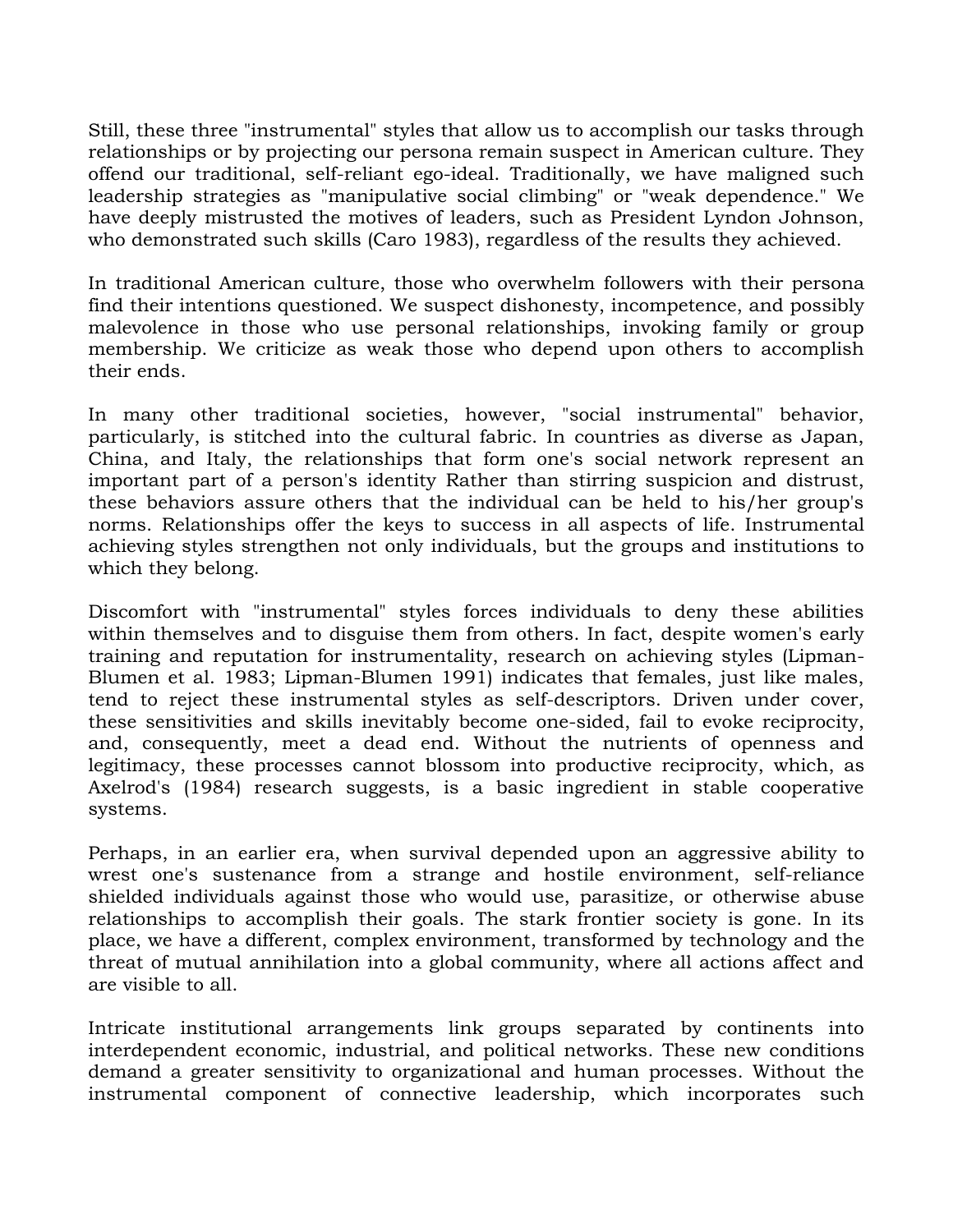understanding, we shall have a difficult time adjusting to this new world community.

There is some indication that cultural attitudes are gradually changing. A new vocabulary is emerging to polish the image of these previously maligned styles. The positive connotations of "networking," "negotiating," and "consulting," provide preliminary lexical evidence of a budding awareness of "instrumental" behaviors' importance for the work environment of the 1990s and beyond.

# **Relational Achieving Styles: Contributory, Collaborative, and Vicarious**

The final connective leadership component required by an interdependent environment involves an orientation toward others and their special goals. The third, or "relational," set of achieving styles contains three styles-"contributory," "collaborative," and "vicarious"--that encompass such inclinations. Complex alliances and institutions within a global community necessitate authentic teamwork toward common goals. They also call for helping others to accomplish their goals, for "mentoring" successors, and altruistically taking pride in others' achievements. We immediately recognize the relational styles as part of the traditional female milieu.

Individuals who prefer the three styles of the "relational" achieving styles set approach their goals by (1) collaborating on group goals, (2) contributing to others' objectives, and/or (3) deriving a vicarious sense of achievement from the success of others with whom they identify. Societies trapped in the thrall of individualism historically disdained and undervalued these "relational styles," while simultaneously offering them lip service, perhaps because of their association with women and children. "Relational" achievers receive public accolades for their altruistic contributions and collaboration, along with private suspicion that they do so more out of weakness than of will.

Cultural definitions portray women and children as weak partly because they achieve respectively through helping others and seeking help to accomplish their ends, rather than acting independently. We do not hail them as our heroes and leaders, even if they kindle a sentimental glow in our hearts. These conflicts between disdaining and commending "relational" styles present serious obstacles for leaders in an interdependent environment. What remedies, if any, exist for resolving these draining conflicts?

## **COOPERATION/COLLABORATION "WRONGLY UNDERSTOOD"**

Organizational experts recommend cooperation and teamwork, but still have considerable difficulty explaining how to encourage these behaviors. The results from a recent study (Lefton and Buzzotta 1987) of 26 American executive teams,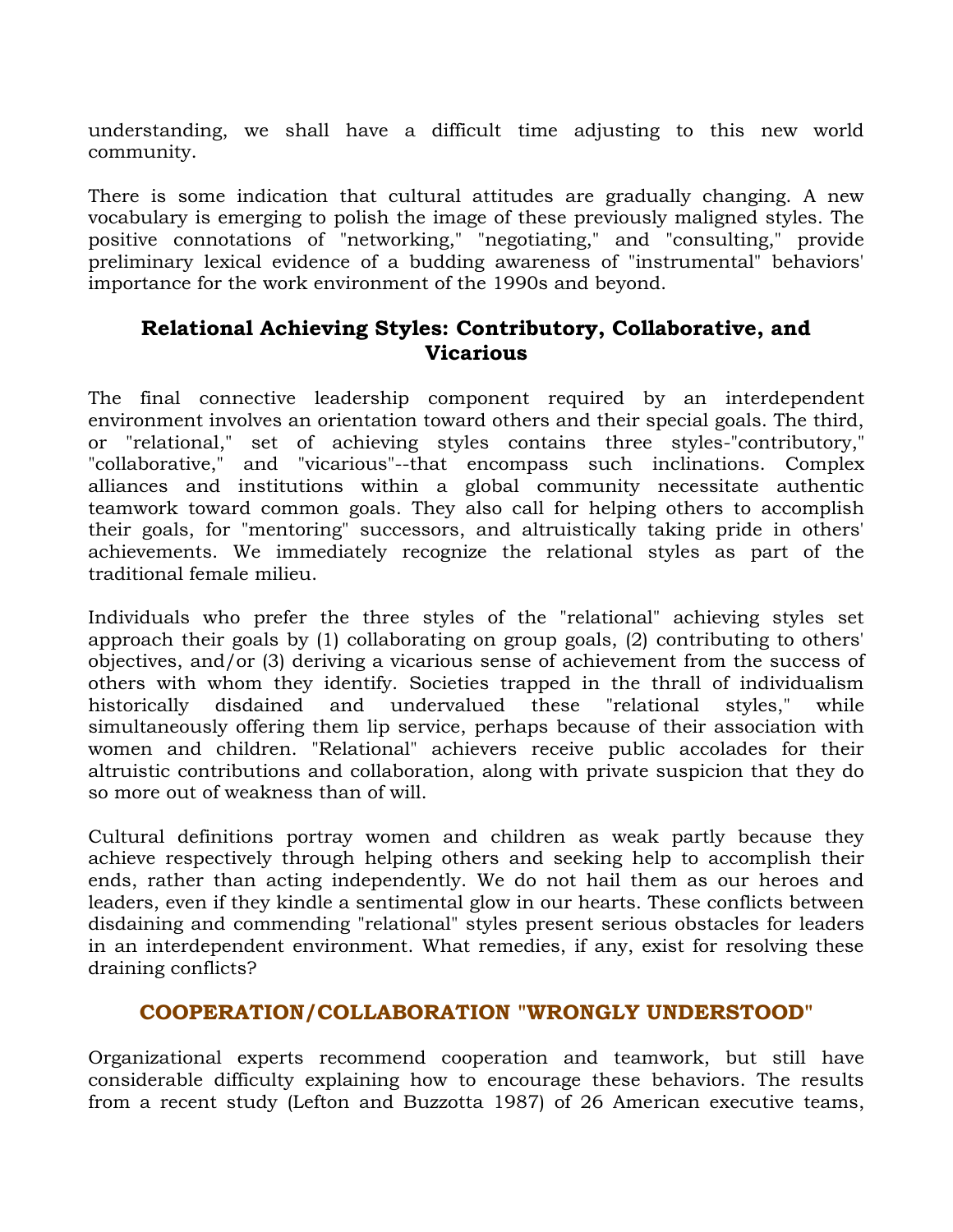composed of 275 CEOs, company presidents and vice presidents, many from the Fortune 500 companies, are instructive.

The researchers report that "while these teams came much closer to the ideal than most, the members of the teams themselves acknowledged that less than 40 percent of their interaction could be called teamwork." (Lefton and Buzzotta 1987:8). The rest of the time, these top executives reported, their interaction was marked by internal conflict and competition at worst and non-listening and hypocritical agreement at best.

Although cooperation in organizations has become a semantic touchstone, all our norms, as well as our child-rearing practices, even our adult socialization methods, still shape people into self-reliant, independent (rather than strong *inter*dependent) individuals. Collaboration remains suspect. Even when people do successfully collaborate, society tends to single out a "leader," sometimes merely the most visible member of the group, and anoint that person the hero.

Most American leaders, like others worldwide, achieved their success with the help of others. Nonetheless, our cultural achieving styles spectacles only permit a vision of the leader, not the collaborators, nor the ones who relinquished their own dreams to help the leader succeed. The contributors are eclipsed in the shadow of the leader. For example, Chrysler CEO Lee Iacocca is crowned the "Corporate Messiah," while the workers whose labor and sacrifice were midwife to the Chrysler miracle are ignored, or even worse, blamed as the root of the problem.

Despite repeated calls for teamwork, the reward structure of American institutions favors primarily individual achievers, that is, stars, not their helpers. Professional baseball provides a useful example. Star players receive multimillion dollar salaries, while their teammates must be satisfied with far less. In industry and government, reward systems offer assistants and collaborators less recognition, including lower salaries, smaller offices, and shorter vacations. Individuals, more often than groups, still receive the bonuses and awards, organizational slogans and academic treatises on teamwork notwithstanding. American organizations are caught in a circular dilemma. Because they prize individual achievement above all, American organizations barely reward cooperation and teamwork. Because rewards are lacking for cooperation and collaboration, it becomes virtually impossible to stimulate them in the workplace. This creates the classic case of "the Folly of Rewarding A, While Hoping for B" (Kerr 1989).

## **CREATING AND SUSTAINING COOPERATIVE SYSTEMS**

Some relevant work from game theory casts new light on cooperation. Axelrod (1984) examined the conditions under which individuals or nations should cooperate, as well as the optimal strategies for eliciting cooperation rather than hostile acts and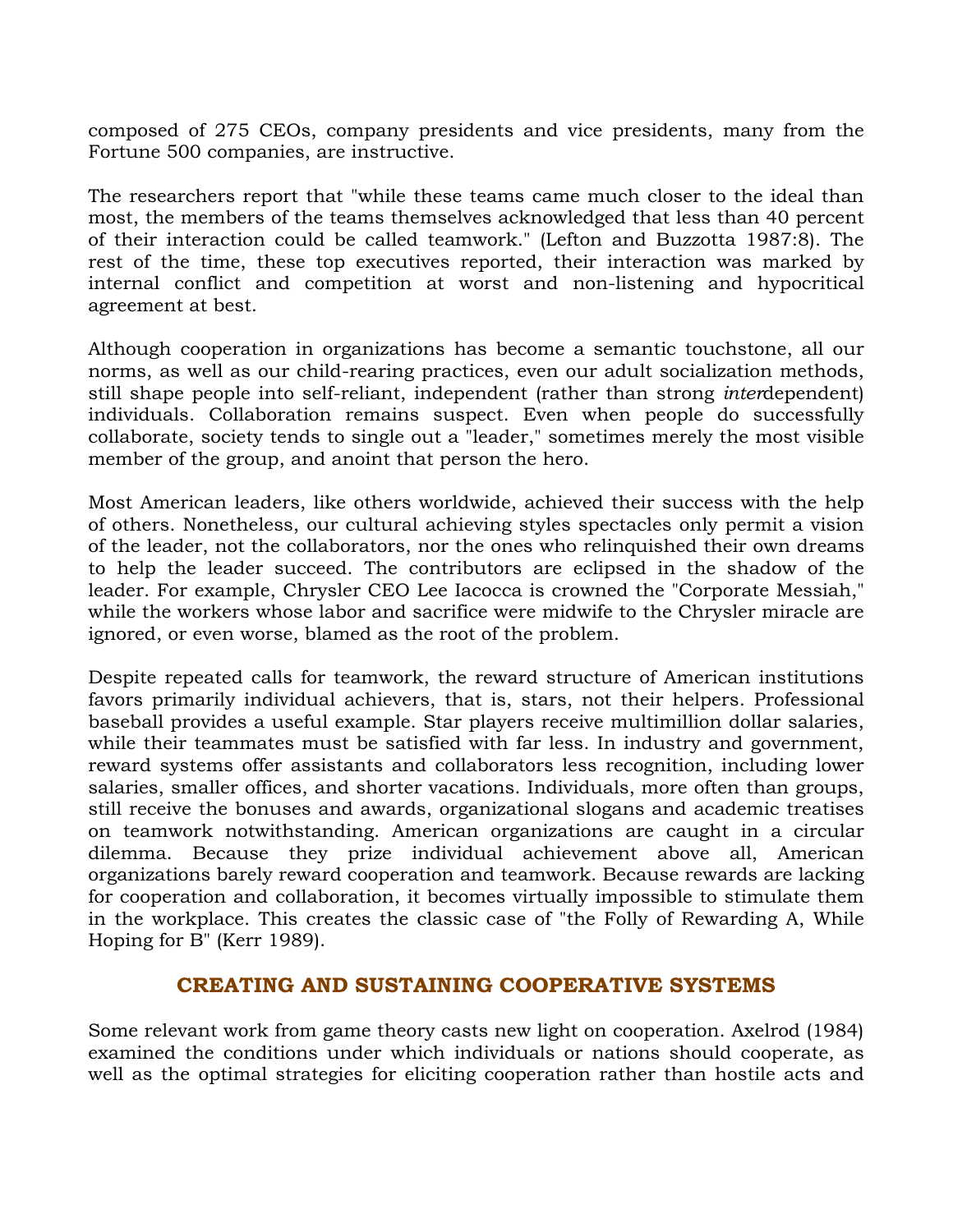retaliation from others.

Axelrod invited various game theorists to write programs for a Computerized Prisoner's Dilemma Tournament. The Prisoner's Dilemma, a well-known laboratory game, allows players to seek their own self-interest or that of the group. Pursuing one's self-interest involves the risk of winning or losing "big" versus achieving slightly lower, but more dependable, mutual gains through cooperation. The game, rather than forcing cooperation, permits players to exploit or mutually resist cooperating with one another. The game also recognizes that, as in real life, players do not have totally opposing interests.

Game theorists in economics, psychology, sociology, political science, and mathematics submitted fourteen entries, which were run against each other in a round-robin tournament. Unexpectedly, the simplest program of all, Tit for Tat,

was the clear winner. Tit for Tat offers a simple strategy in which a player starts by cooperating and subsequently merely mimics the other player's behavior on the last move. A second round-robin, this one with 62 entries representing as many different strategies, yielded the same result: Tit for Tat won again.

This led Axelrod to ask three questions. Limitations of space permit only the following oversimplified summary:

First, how can a potentially cooperative strategy get an initial foothold in an environment which is predominantly noncooperative! (Translation: how can a female leadership perspective emerge in an essentially masculine environment!] Second, what type of strategy can thrive in a complex environment composed of other individuals using a wide diversity of more or less sophisticated strategies? Third, under what conditions can such a strategy, once fully established among a group of people, resist invasion by a less cooperative strategy? (1984:viii-ix).

First, "when there actually is a sufficiently high probability of continuing interaction between two individuals" (as in real life, long-term relationships within families, work groups and communities), cooperation is likely to emerge. The first tendrils of cooperative behavior are nourished by reciprocal cooperation on the second player's part. The expectation that cooperation will continue is important; however, so is the recognition that noncooperation breeds more noncooperation, to the detriment of all. (So, women, too, must also learn to use "direct" styles under certain conditions.)

Through a variety of computer simulations using all the submitted strategies, Axelrod (1984) demonstrated that, once established, cooperative efforts of a group can withstand the attack of a hostile, noncooperative group. A single individual trying to cooperate with a noncooperative party, however, has very little chance. Thus, for cooperation to take root, it is crucial to assemble a critical mass of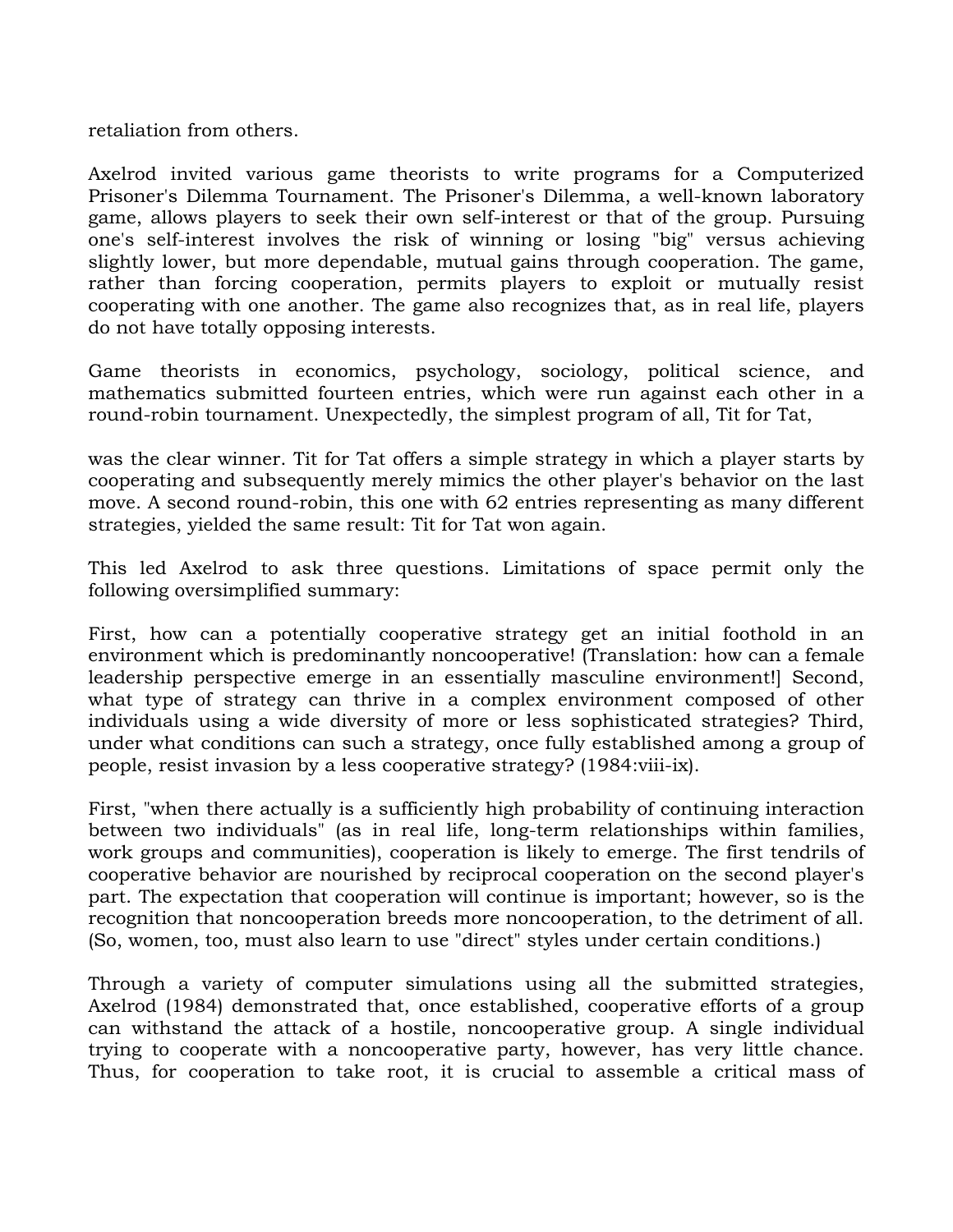individuals with cooperative, collaborative, and contributory skills.

Axelrod's (1984) work sheds light on why female leaders isolated in a male leadership environment may find that their "relational" styles are ineffective, commonly meeting serious resistance. Faced with serious opposition, solo female leaders are forced to forego "relational" action and resort to more typically masculine leadership strategies. Corazon Aquino is just one example. Separated from other collaborative, contributory, and vicarious colleagues; aspiring female leaders make a disheartening discovery. Only "direct" achieving, masculine leadership strategies, marked by controlling, authoritarian, competitive, and strictly independent behavior, win their male colleagues' grudging respect. Female leaders, forced back into the classical male leadership model, find themselves in a Catch-22 situation: they now risk being seen as "aggressive" and unfeminine.

The second condition for fostering ongoing cooperation occurs when each party has a reputation for toughness, that is, noncooperation will be responded to in kind. "Direct" achieving styles are useful here. In fact, the combination of tough and tender, "direct" and "relational" achieving styles is important.

The third condition critical to sustaining cooperative systems involves an understanding of group processes, a willingness to rely on others, and a predilection to allow relationships to develop into a stable system of reciprocity. Here "instrumental" achieving styles play an important role, emphasizing group process, human interaction, system savvy, reliance on others, and action through relationships that blossom into enduring networks.

## **A FINAL NOTE ABOUT WOMEN AND CONNECTIVE LEADERSHIP**

The psychological literature (Miller 1976; Gilligan 1982) suggests that women take responsibility for keeping the group together, whether the group is the family or the work team. Females' need for connection, expressed in finely tuned interpersonal skills, are legendary, although recent manuals on executive leadership warn women with serious leadership aspirations to steer clear of roles demanding such "instrumental," as well as "relational," styles.

Despite abundant mythology about women's competitiveness vis-a-vis one another, there is convincing evidence that women excel in collaborative, contributory, and mentoring behavior, all important aspects of connective leadership. Collaborating, contributing to others' tasks, taking vicarious pride in others' accomplishments, of course, are central to traditional female role behavior. Women have been ridiculed for taking pride in their children's and spouse's achievements, even though most societies socialize females to sacrifice themselves, first for their brothers, next for their husbands, and then for their children. The association between female behavior and powerlessness undoubtedly stirs fears, making these "female" styles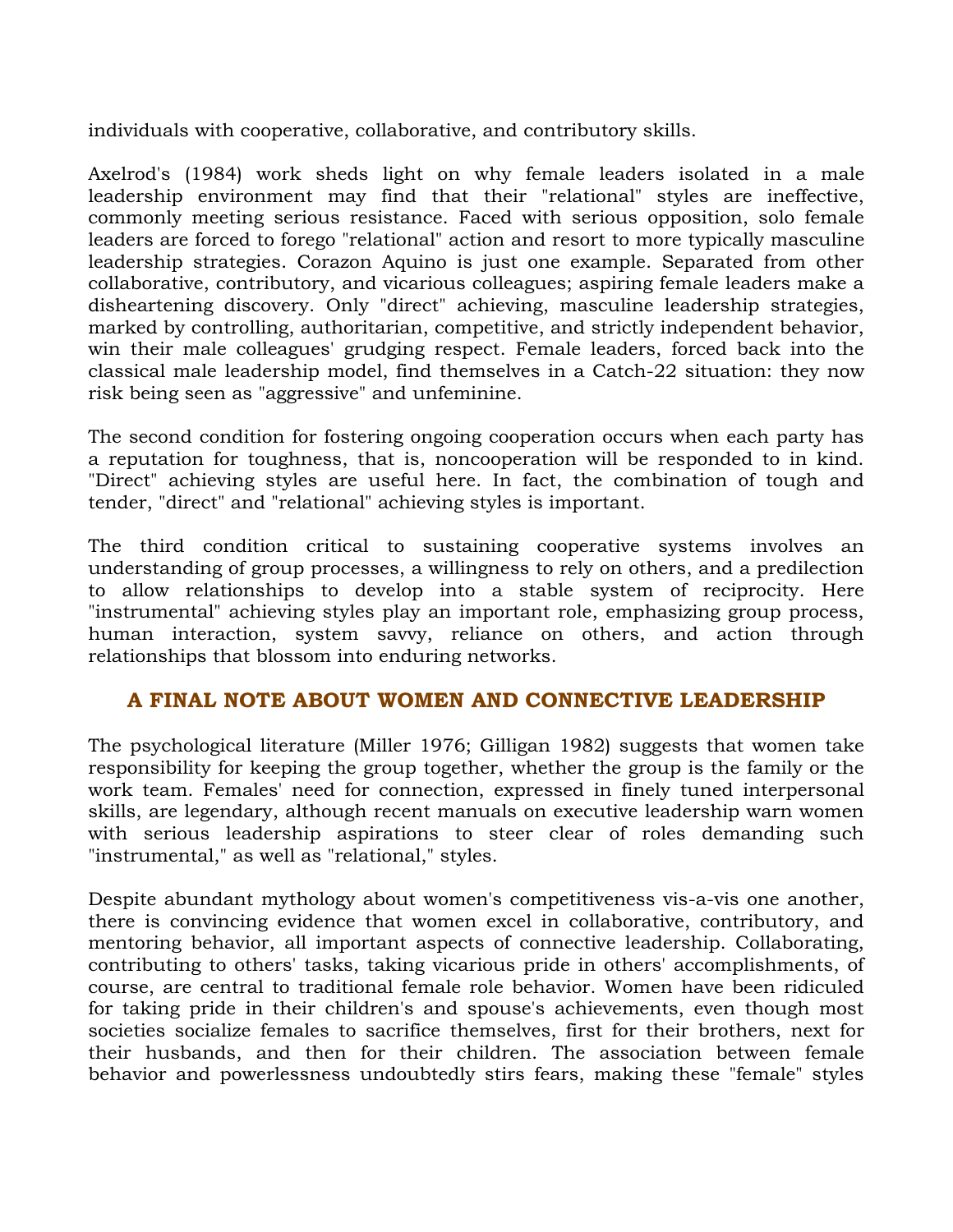suspect in societies dedicated to take charge, competitive individualism.

Research data confirm women's greater propensity for putting the needs of others above their own. Laboratory studies of men and women playing the Prisoner's Dilemma (Axelrod 1984) and the Pollution Game (Dana and Rubenstein 1970) have demonstrated that, on average, women are significantly more likely than men to set aside their narrow self-interests for the sake of others. They exhibit vicarious or altruistic behavior. Women's socialization has taught them the importance of contributing to the goals of others, of collaborating in a group. They nurture others, basking vicariously and altruistically in the success of those they value and love (Gilligan 1982). Gilligan's (1982) work suggests that women often experience guilt and depression when their behavior violates these norms.

In other research (Lipman-Blumen et al. 1983; Lipman-Blumen 1991), full-time homemakers rank collaborative, contributory, and mentoring behavior (i.e., "relational" achieving styles) higher than men do. As indicated above, women across the entire occupational spectrum consistently rank competitiveness lower than do males marched in age, education, and occupation. Women's reluctance to act competitively holds up across cultures with differing levels of competitiveness. More specifically, Taiwanese subjects of both sexes had substantially higher competitive scores than American subjects, from high school students to senior executives. For example, Taiwanese housewives had competitive scores commensurate with those of American male senior executives. Still, compared to Taiwanese men of their own age and educational level, Taiwanese women produced significantly lower competitive achieving scores (Lipman-Blumen 1988).

One male group that consistently approximates this female pattern of moderated competition and elevated contributory, collaborative, or mentoring behavior is senior executives. They are significantly less competitive and more "relational" than midlevel male managers, still vying for promotion. This leads to a special paradox commonly observed in many American firms: "less competitive" females are bypassed for promotion to senior managerial positions, to which their "more aggressive" male colleagues are appointed. Once promoted to senior positions, male senior executives confront an ironic reality of top management: the need to moderate their competitiveness and increase their relational skills. A second paradox is also noticeable in American corporations: many women are succumbing to advice that urges them to eliminate their "instrumental" and "relational" styles, instead of integrating them with "direct" leadership skills. In doing so, these women may be depriving themselves of their advantage as connective leaders.

Earlier researchers (Hennig and Jardim 1977) suggested women experienced difficulty achieving in organizations because, as children, they had not played on teams. A clearer understanding of women's psychosocial development (Chodorow l974; Miller 1976; and Gilligan 1982), not to mention baseball, prompts us to reconsider that assessment. Perhaps, a clarification of institutional processes and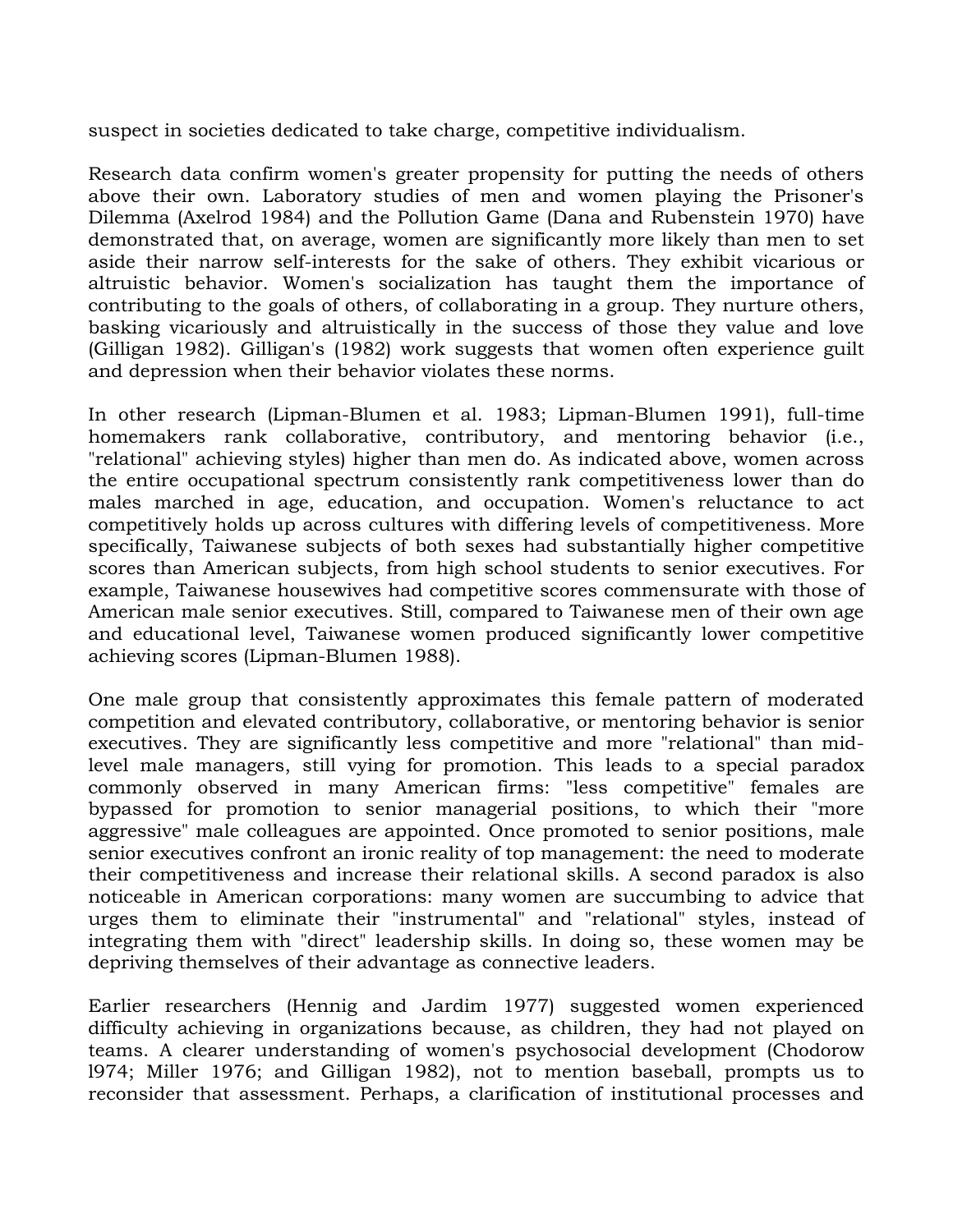the conditions of cooperation and altruism will further legitimate both "instrumental" and "relational" achieving styles to which women traditionally were socialized. In turn, a revised interpretation of "relational" and "instrumental" styles will foster their dynamic integration with "direct" achieving styles that, together, provide the basis for connective leadership. Further research is needed to resolve a central paradox of the twenty-first-century American workplace: to regain their competitive edge in world markets, American organizations confront the necessity of de-emphasizing competition and developing connective leaders who can give them the connective edge.

#### **ACKNOWLEDGEMENTS:**

Prepared for a panel, "Women in the Workplace: Critical Issues for the 1990s and Beyond," annual meeting of the Pacific Sociological Association, Irvine, California, April 11-14, 1991. An earlier version of this paper was presented as an invited address, American Psychological Association, Division 35, Atlanta, Georgia, August 13, 19SS.

#### **NOTES:**

1. Fowlkes (1983) reminds us that the professionalization of these care taking behaviors, however, commonly reduces and transforms them into impersonal, "interpersonal support" (Fowlkes 1983). We might speculate that this transformation from personal to impersonal is designed to demonstrate that these traditional female occupations genuinely meet the "affective neutrality" and "functional specificity" standards (Parsons 1951, 1968) embedded in the traditional/masculine definition of "professions." 2. Achieving styles described in this paper are based on the L-BL Achieving Styles Model (1983, 1991). Individual achieving styles are measured by the L-BL Achieving Styles Inventory (ASI), a 45-item Likert-style instrument. Organizational achieving styles, the achieving styles that a particular organization rewards, as perceived by knowledgeable observers or participants, are measured by the L-BL Organizational Achieving Styles Inventory (OASI).

#### **REFERENCES:**

Axelrod, Robert. 1984. *The Evolution of Cooperation*. New York: Basic Books.

Axline, Sheryl, Jeanne Billings, and Nicole VanderHorst. 1991. "*A Review of Gender-Linked Findings in the Achieving Styles Literature*." Claremont, CA: Claremont Graduate School. Photocopy.

Badaracco, Joseph L., Jr. 1991. *The Knowledge Link: How Firms Compete through Strategic Alliances.* Cambridge: Gray, Barbara. 1989*. Collaborating: Finding Common Ground for Multiparty Problems.* San Francisco: Jossey-Bass.

Gutek, Barbara, Laurie Larwood, and Ann Stromberg. 1986. "Women at Work." Pp. 217-234 *in International Review of Industrial and Organizational Psychology*, edited by C.L. Cooper and I. Robertson. New York: Wiley.

Hennig, Margaret and Anne Jardim. 1977. *The Managerial Woman*. Garden City, NY: Anchor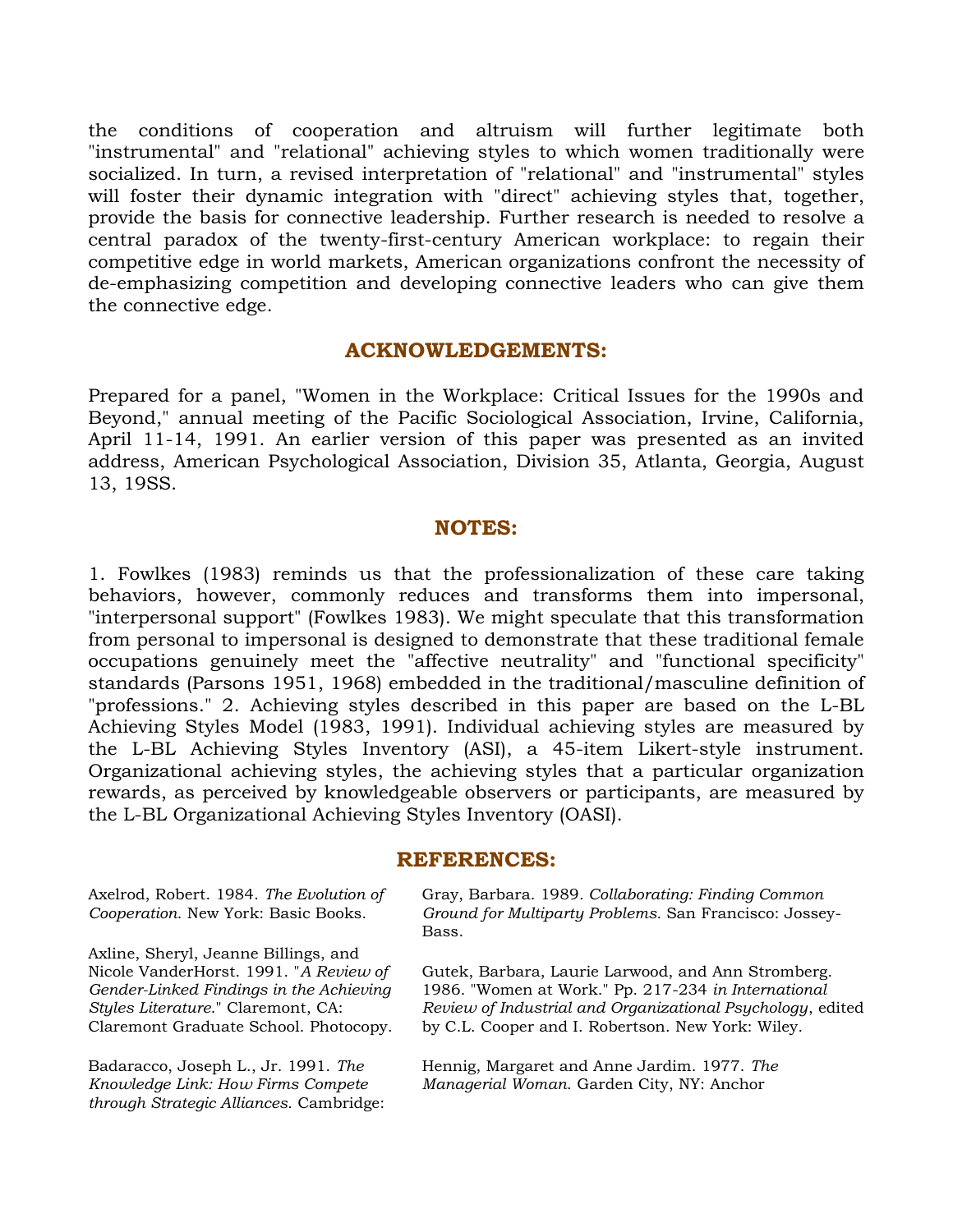Harvard Business School.

Bakan, David. 1966. *The Duality of Human Existence*. Boston: Beacon Press.

Bass, Bernard M. 1990. *Bass and Stogdill's Handbook of Leadership: Theory, Research, and Managerial Applications*, 3d. ed. New York: Free Press.

Bellah, Robert N., Richard Madsen, William M. Sullivan, Ann Swidler, and Steven M Tipton. 1985. *Habits of the Heart*. Berkeley: University of California Press.

Burns, James MacCregor. 1978. *Leadership*. New York: Harper and Row.

Caro, Robert A. 1983. *The Path to Power: The Years of Lyndon Johnson*. New York: Vintage.

Chodorow, Nancy. 1974. "*Family Structure and Feminine Personality*," Pp. 43-66 in *Women, Culture, and Society*, edited by Michelle Zimbalist Rosaldo and Louise Lamphere. Stanford, CA: Stanford University Press.

Collins, Larry, and Dominique Lapierre. 1975. *Freedom at Midnight*. New York: Simon and Schuster.

Conger, Jay A. 1989. *The Charismatic Leader: Behind the Mystique of Exceptional Leadership*. San Francisco: Jossey-Bass.

Dana, Jonathan, and Franklin D. Rubenstein. 1970. "*The Psychology of Pollution and Other Externalities."*  Stanford, CA: Stanford Graduate School of Business. Photocopy.

de Toqueville, Alexis. [1835] 1959. *Democracy in America*. Translated by Henry Reeve, revised by Francis Bowen, and edited by Phillips Bradley. New York: Vintage Books.

Press/Doubleday.

Janeway, Elizabeth. 1980. *Powers of the Weak.* New York: Knopf.

Kerr, Steven. 1989. "*On the Folly of Rewarding A, While Hoping for B*," Pp. 72-87 in *Readings in Managerial Psychology*, fourth edition, edited by Harold J. Leavitt, Louis R. Pondy, and David M. Boje. Chicago: University of Chicago Press.

Kouzes, James M. and Barry Z. Posner. 1987. *The Leadership Challenge: How to Get Extraordinary Things Done in Organizations*. San Francisco: Jossey-Bass.

Lefton, Robert E. and V. R. Buzzotta. 1987-1988*.* "Teams and Teamwork: A Study of Executive Level Teams." *National Productivity Review*. 7:7-19.

Lipman-Blumen, Jean. 1976. "Toward a Homosocial Theory of Sex Roles: An Explanation of the Sex Segregation of Social Institutions." Pp. 15-31 *in Women and the Workplace: The Implications of Occupational Segregation*, edited by Martha Blaxall and Barbara Reagan. Chicago: University of Chicago Press.

-----. 1984. *Gender Roles and Power*. Englewood Cliffs, NJ: Prentice-Hall.

-----. 1991. *Individual and Organizational Achieving Styles. A Conceptual Handbook for Researchers and Human Resource Professionals*, 4th. ed. Claremont, CA: The Achieving Styles Institute.

-----. 1988. Individual and Organizational Achieving Styles: *A Technical Manual for Researchers and Human Resource Professionals*. Claremont, CA: The Achieving Styles Institute.

Lipman-Blumen, Jean, Alice Handley Isaksen, and Harold J. Leavitt. 1983. "Achieving Styles in Men and Women: A Model, An Instrument, and Some Findings." Pp. 147-204 in *Achievement and Achievement Motives: Psychological and Sociological Approaches*, edited by Janet T. Spence. San Francisco: W.H. Freeman.

McClelland, D. 1961. *The Achieving Society*. New York: Van Nostrand Reinhold.

Miller, Jean Baker. 1976. *Toward a New Psychology of Women*. Boston: Beacon Press.